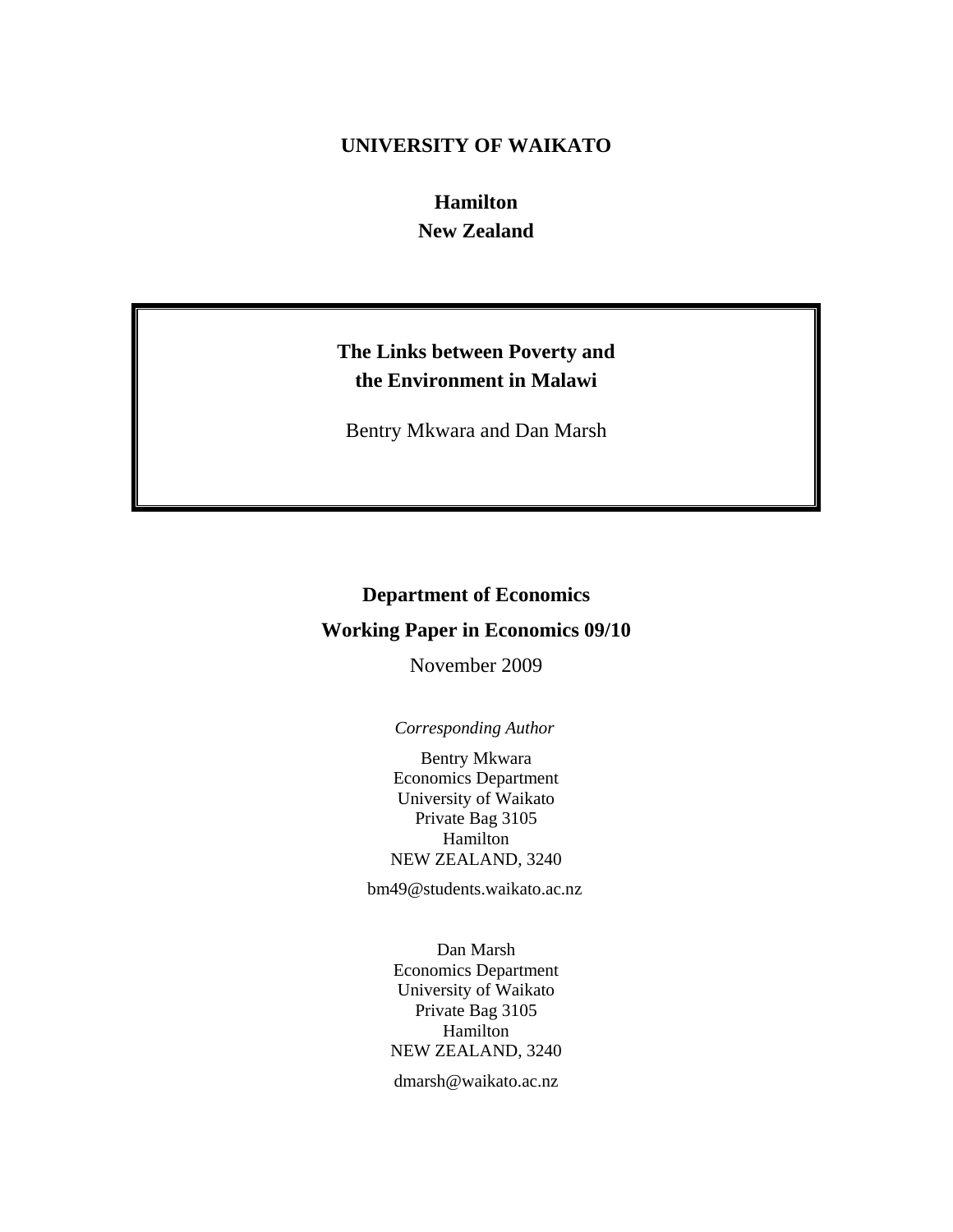#### **Abstract**

Deforestation arising from conversion of forest areas into agriculture is a serious problem in Malawi. Cultivation of subsistence and cash crops is often cited as a major cause of this problem. This paper applies the von Thunen model to firstly, discuss competition for agricultural land and secondly, establish why the poor are closely associated with forests. Further, a regression analysis is conducted to examine the effects of changes in crop land use on changes in forest cover. Results indicate that cultivation of different crops has varying effects on deforestation. Cultivation of maize, primarily by the poor, appears to be the principal cause of deforestation while tobacco and pulses stand at second and third positions, respectively. Finally, a simple methodology is developed to estimate the extent of povertydriven deforestation in Malawi.

#### **Keywords**

poverty environment agriculture deforestation Malawi

#### **JEL Codes**

Q15; Q23

#### **Acknowledgements**

We thank Mark Holmes and Anna Strut for their valuable comments particularly at the beginning of the study. Useful comments from participants at the September 2009 WMS seminar are also appreciated.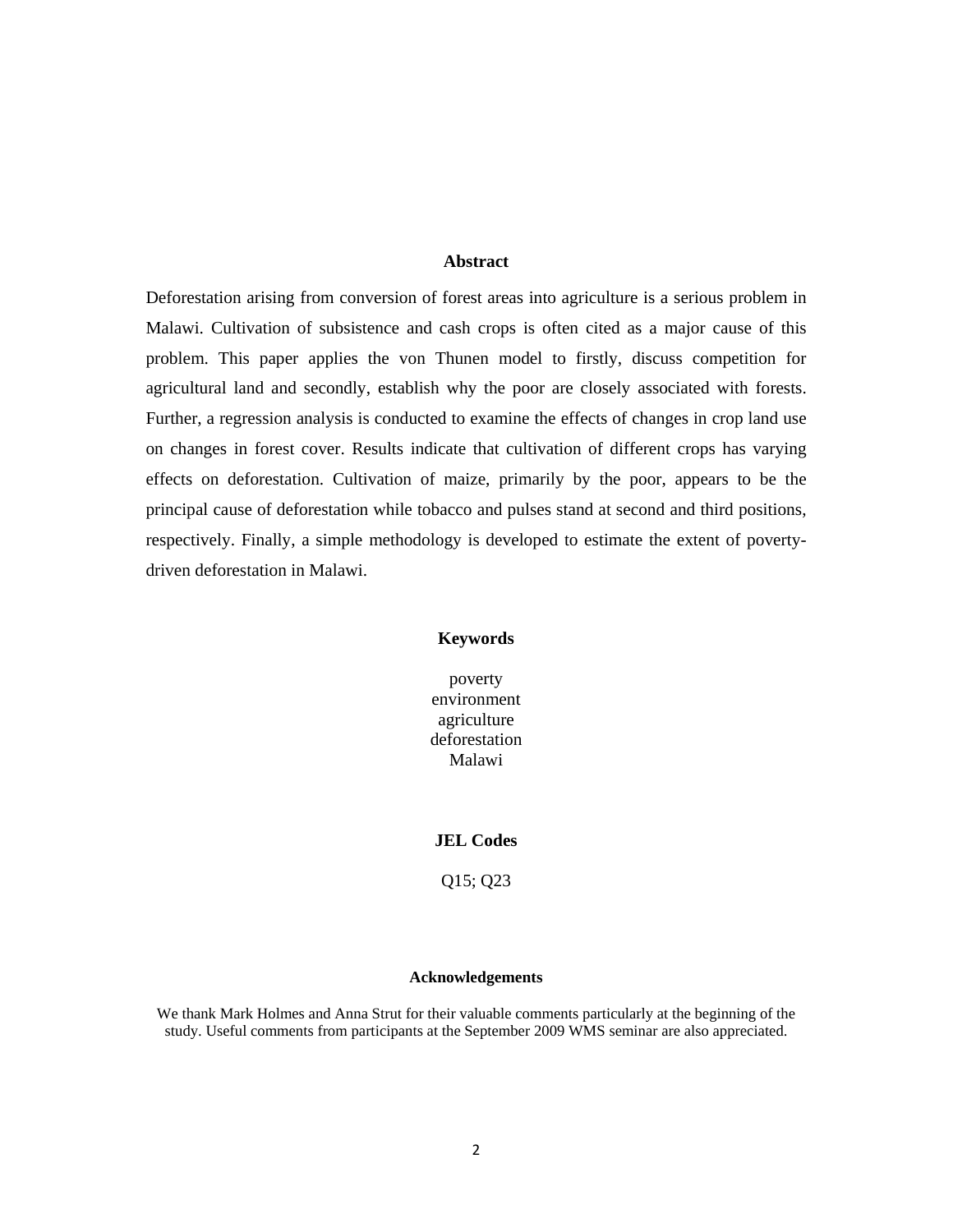### **INTRODUCTION**

Reduction of extreme poverty and reversing loss of environmental resources are some of the key goals of many countries and international institutions including the United Nations. Current literature seems to converge towards the consensus that there exists a strong causal link between poverty and environmental degradation. For instance, a number of studies have shown that in many poor countries, slash-and-burn subsistence agriculture is having a toll on deforestation.

To a great extent, the issue of deforestation continues to be closely associated with poverty because a number of research findings indicate that many poor people live in or near forested areas. For instance, recently the patterns of association between poverty and forests were examined by Sunderlin *et al*. (2008) through their case studies on Malawi, Mozambique, Uganda, Indonesia, Brazil, Honduras and Vietnam. By applying the bivariate-spatialautocorrelation approach via the Moran's  $I$  statistic<sup>i</sup> they found that there was a strong link between the location of the rural poor and forests. Similar findings have been registered by Zhou and Veeck (1999) regarding China; World Bank (2006), Shah and Guru (2004) regarding India; and Chomitz *et al*. (2007) regarding Nicaragua. While these studies provide very good information relating to where the poor are most likely to locate, they do not explain why the poor are closely associated with forests.

Furthermore, although a great deal of anecdotal evidence points towards a close relationship between poverty and deforestation through agriculture, country specific time series data on deforestation, especially in poor countries, is still a huge problem. In addition, many studies do not clearly specify how cultivation of which crops leads to how much deforestation. This has led to difficulties in designing and reviewing the effects of policies that are aimed at addressing concerns regarding poverty and deforestation.

The main aim of this paper is to examine the effects of changes in crop land use on changes in forest cover and develop a methodology that can be used to estimate the poverty driven deforestation, which to the best of our knowledge has not been adequately addressed*.* The paper starts by looking at classifications of forests and then applies the von Thunen (1826) model to firstly, discuss competition for agricultural land and secondly, establish why the poor are closely associated with forests in Malawi

i In their paper, the Moran's *I* statistic is derived from the Anselin (1995: 98) formula as follows:

 $I_i = Z_{\text{ext}} \sum_{i=1, i \neq i}^{N} W_{ij} Z_{\text{ext}}$  Where x and y are the two variables for district i and the neighbouring district *j*,  $Z_x$  and  $Z_y$  are the standardized z-scores of variables x and y, respectively. The special weight matrix  $W_{\text{tf}}$  is a binary contiguity matrix that defines the spatial structure for the locations that are included in the calculations of the local Moran's *I*. If observations share a common border  $W_{\text{tf}} = 1$ , otherwise  $W_{\text{tf}} = 0$  (Sunderlin *et al.*: 4).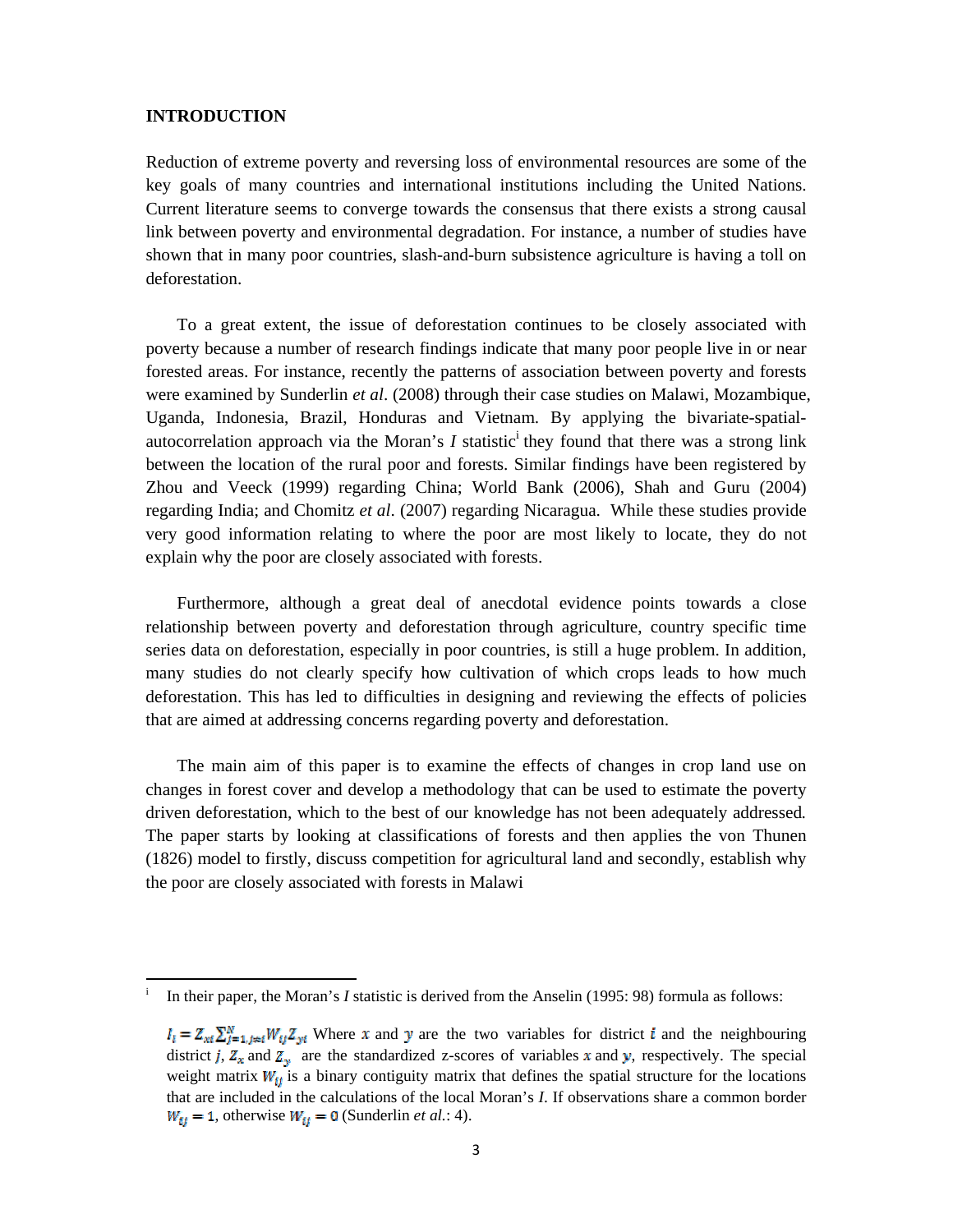#### **ASPECTS OF POVERTY-DEFORESTATION RELATIONSHIP**

The causes of deforestation have traditionally been viewed from two perspectives, i.e., demographic and economic. The demographic pressures on forest lands were popularized by the classic Malthusian theory, which contended that an increase in population density would lead to deforestation (Walker 2004). It was therefore assumed that unless population growth was contained, the world forests were destined for an eventual disappearance.

From the economic perspective, two strands emerged. The first one put the blame for deforestation on the extraction of commercial timber and other wood products as experienced in Asia and South America. The second strand had much to do with agriculture where clearing of forest land for commercial farming was regarded as the most common cause of deforestation and this stemmed mainly from the von Thunen theory (Angelsen 2007). Both the demographic and the economic approaches can be said to be pessimistic in that they did not take into account issues of forest recovery.

Over time evidence started to indicate that the world was not necessarily doomed to deforestation. In the developed world, for instance, most lands that had been cleared started to show the resurgence of natural and planted trees and this phenomenon led to the birth of the forest transition theories (Mather 1992). Much as the forest transition theories uphold the demographic and economic causes of deforestation, they are seen to be optimistic in their approach. They postulate that with respect to time, forest lands tend to go through four stages. The first one is where the land is covered with indigenous (original) forest with low or no deforestation at all. The second stage involves rapid and high deforestation while the third stage indicates deceleration in deforestation evidenced by stabilization in forest cover. The final stage is where reforestation and natural resurgence take place and there is an increase in total forest.

From the above three theories, four classifications of forest land can be cited, namely the residual standing forest, the mature natural forest, the previously extracted but replenished forest and the forest that is in the region of agriculture (Hyde *et al*. 1996). However, there are some differences between forest lands that can be observed in the developed and poor countries. In the developed countries, while nearly all the four classifications can be observed, reforestation and natural resurgence have largely occurred.

On the other hand, in most poor countries such as Malawi, the classification of forest land can largely be broken into two: (1) the residual standing forest and (2) the forest land that is in the region of extensive agriculture. Forest lands that fall in category (1) are mostly government protected areas such as national parks and game reserves. The remaining forest land, category (2), is largely treated as common property owned by the general community.

The differences in observable forest classifications between the rich and poor countries are matched by the differences in attitude and concerns towards deforestation. In many developed countries, forested areas have not only stabilized but have also increased as such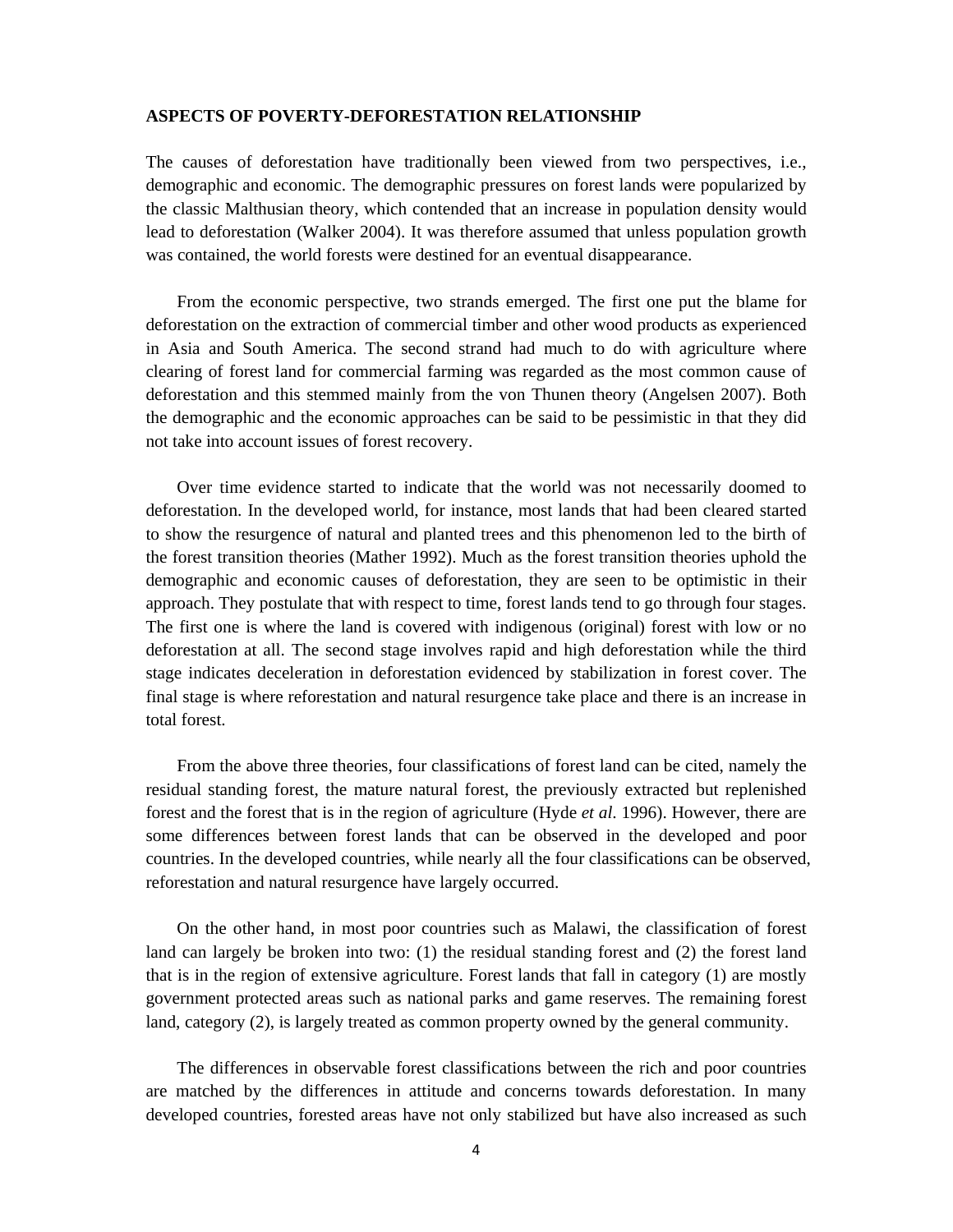deforestation is no longer a major issue. This is due to strong institutions that have spearheaded education, property rights and awareness of the rule of law in these countries. In this part of the world, concerns about deforestation are expressed partly because the developed world views deforestation from poor tropical areas (e.g., from the Amazon basin) as having global negative externalities such as climate change (UNDP 2007). Others are concerned with the issue of deforestation because of their passion to maintain and protect forest biodiversity and other ecosystem benefits (Harris 2006). On the other hand, in poor countries, the apparent weak or lack of property rights and regulations in the category (2) forest land has led to extensive extraction of forest resources and deforestation.

However, even amongst the poor countries, causes of deforestation and their effects are also divergent. For instance in Latin America and Asia, deforestation is mainly due to logging and commercial agriculture and this is regarded as having impacts on global warming. In sub-Saharan Africa, deforestation is mostly associated with rural slash-and-burn subsistence agriculture and this has effects on poverty. Unfortunately, the relationship between poverty and deforestation has not been apparent in the aforementioned theories of deforestation as such for a long time poverty and deforestation have been researched upon as separate issues that required separate policy interventions.

The downside of looking at poverty and deforestation as separate issues is that a number of studies have tended to support policies which have had conflicting effects on the rural poor. For instance, the trade liberalization policies, which were mainly designed to foster trade and reduce income poverty, are on record to have led to deforestation in a number of developing countries (Lopez 2000).Today there is a general drift towards a consensus in which the two issues are being regarded as twin problems that require formulation of double-edged policies that are capable of addressing them simultaneously.

A number of studies have revealed that poverty can be both the source and result of deforestation (Perz 2003, Sunderlin *et al*. 2008). At the centre of this chicken-and-egg vicious circle is the general view that on the one hand, poverty leads to ecological degradation by causing the poor to depend on forest reserves for survival particularly with respect to firewood, farming, wildlife, water and fisheries. On the other hand, ecological degradation aggravates poverty, since the poor rely on the environment for their continued existence (Bojo 1999, Cleaver and Schreiber, 1994). This paper does not necessarily delve into the gist of the poverty-deforestation circle. In stead its emphasis is placed on the effects of poverty on deforestation mainly via agriculture.

With regards to agriculture, it is widely argued that in most poor countries, particularly in sub-Saharan Africa, the rural poor rely on low-productivity, subsistence agriculture for their living. This being the case, with no or very limited technological improvement, agricultural production can only be enhanced by converting forests into agricultural land (Coxhead and Jayasuriya 2004, Lufumpa, 2005). According to UNDP (2007), between 1990 and 2005, 3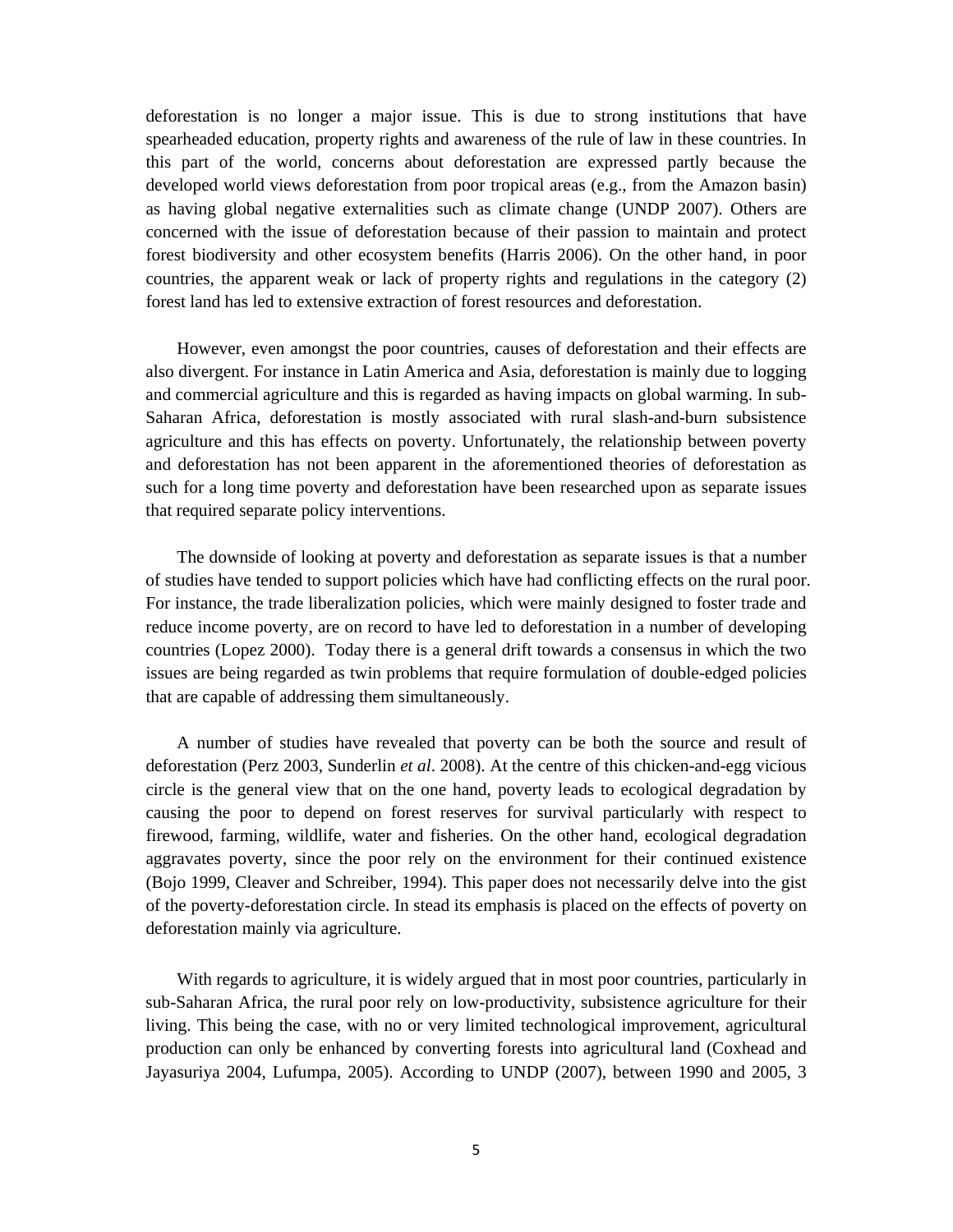percent of global forests were lost owing to conversion of forests into farmland in poor countries at the estimated rate of about 13 million hectares per annum.

#### **POVERTY AND FORESTS: THE VON THUNEN MODEL**

At the core of the von Thunen model is the argument that land is assigned to the use which yields the highest rent and that the rents of various land uses are determined by location. Today the von Thunen model has received much broader explanation and application in the literature. For instance, McCann (2001) succinctly applies the model to explain the spatial structure of the urban economy, i.e., how people and firms are distributed within the urban economy. On his part, Angelsen (2007) uses the model in conjunction with forest transition theories to analyse tropical deforestation and reforestation. This study uses the model to explain why the poor are usually located in or near forested areas with particular reference to Malawi. This will help to establish a threshold on which a theoretical model for estimating poverty driven deforestation is built. The analysis in this model closely follows the academic footprints of McCann (2001).

The construction of the von Thunen model is based on the assumption that there is a fixed supply of homogeneous land that is managed by an omnipotent planner and can only be used for agriculture and forestry. This land is allocated according to its most profitable use. To cultivate the land, it is assumed that a farmer pays rent,  $r$  per hectare,  $h$ . The agricultural output,  $q$  per hectare is assumed to be traded at a central market point at a given price,  $p$ . Apart from land, it is assumed that the agricultural production is also facilitated by two nonland production factor inputs, namely labour,  $\ell$  and capital,  $k$ , which are remunerated with  $w$ and *i*, respectively. It is also assumed that the agricultural goods incur a constant transport cost,  $\sigma$  per kilometre whenever they are moved from their point of production to the central market point over a distance which is denoted by  $d$ . Based on these assumptions, the farmer's profit can be computed as follows:

$$
\pi(d) = pq -wl - ik - rh - qcd \tag{1}
$$

From equation (1) the profit per unit of output can therefore be derived as follows:

$$
\frac{\pi(a)}{q} = (p - cd) - w\frac{l}{q} - i\frac{k}{q} - r\frac{h}{q}
$$
\n<sup>(2)</sup>

The profit per unit of output from equation (2) can be interpreted as the difference between the price of goods and their costs of transport less production factor overheads per unit output. In order to calculate the maximum rent that a farmer could pay per unit of land area, profit per unit of output is set equal to zero, i.e.,  $\frac{\pi(d)}{q} = 0$ . This transforms equation (2) into:

$$
(p - cd)q -wl - ik - rh = 0
$$
\n(3)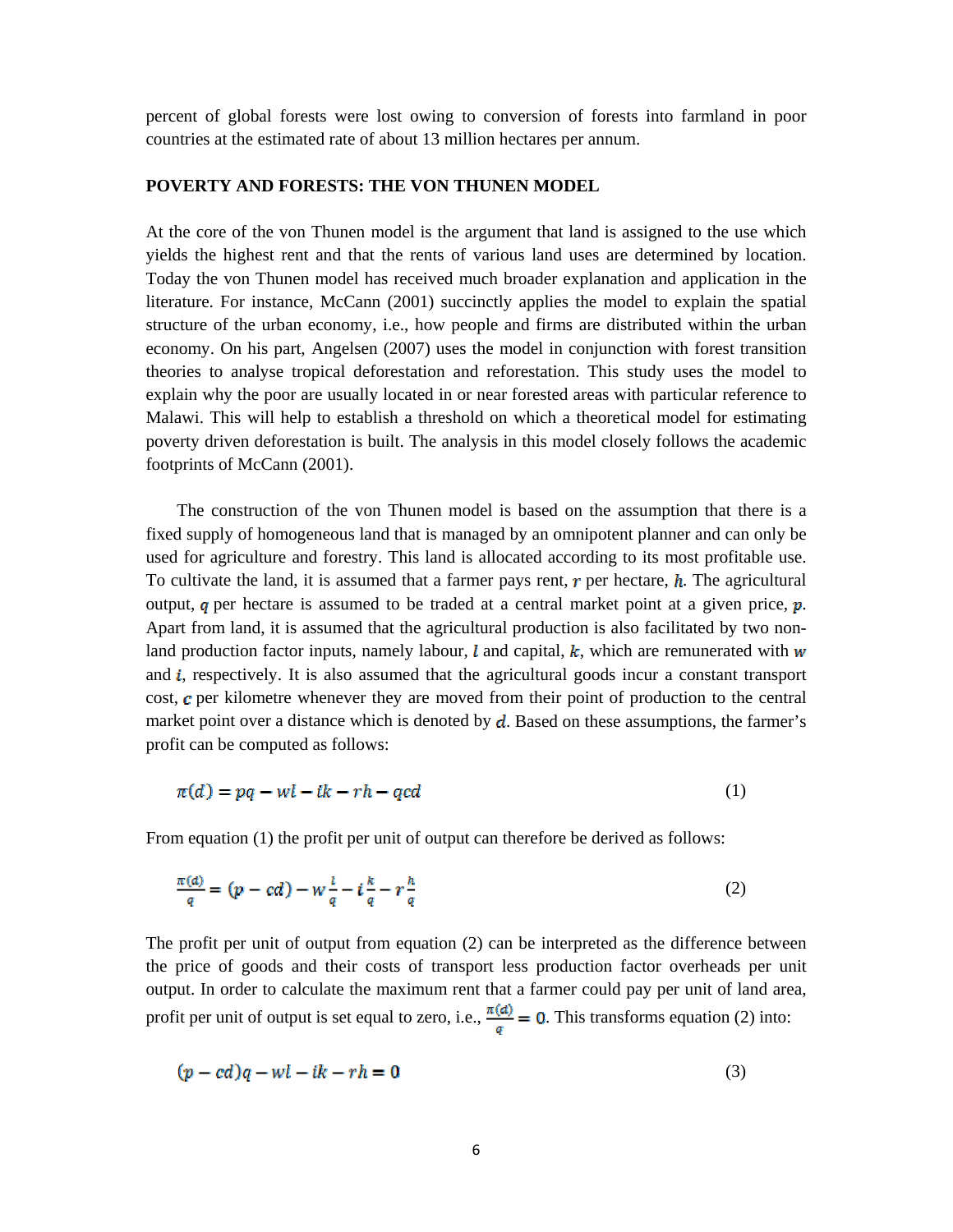Equation (3) can be rearranged to make  $r$  the subject of the formula as follows:

$$
r = \frac{(p - cd)q - wt - tk}{h} \tag{4}
$$

The rent-distance relationship can therefore be calculated by differentiating equation (4) with respect to distance,  $d$  as follows:

$$
\frac{\partial r}{\partial d} = -\frac{q}{h} \left( c + \frac{\partial c}{\partial d} d \right) \tag{5}
$$

Given that transport cost,  $c$  is assumed to be constant, equation (5) can be simplified as follows:

$$
\frac{\partial r}{\partial d} = -\frac{q}{h}c = -\frac{c}{h/q} \tag{6}
$$

Basically, equation (6) stipulates that any increases in transport costs resulting from increases in distance are essentially compensated for by reducing the rent owed to the total land that is used to produce a unit of output. In other words, the price of land falls as the distance from the central market point increases.

So far it has been implicitly assumed that there is only one farmer producing one type of product. However, to see why different groups of people or firms locate at different places, the model is extended to include two farmers producing two competitive agricultural products,  $q$  and  $x$  from pieces of agricultural land of identical sizes. It is also assumed that the two farmers are faced with identical transport, land and non-land factor costs but different market prices,  $p_q \neq p_x$ .

Assuming that  $p_x > p_q$ , then the farmer producing product x will be more competitive. Given that payments to land are treated as a residual, the producer of  $x$  will consequently pay a higher rent than the producer of q and therefore by implication the producer of x will occupy land closest to the central market point. This trend would continue as more farmers and products are introduced into the model and the result will be several concentric zones with the most competitive bidder locating closest to the central market (McCann 2001).

From this analysis, it clearly follows that the less competitive farmers or households will be continuously pushed further away from the central market point into the outskirts (forested areas) where the cost of land is lowest. If it is therefore assumed that the cost of renting forests is zero (Angelsen 2007) then by implication, it must be the poor households that would locate in or near such places.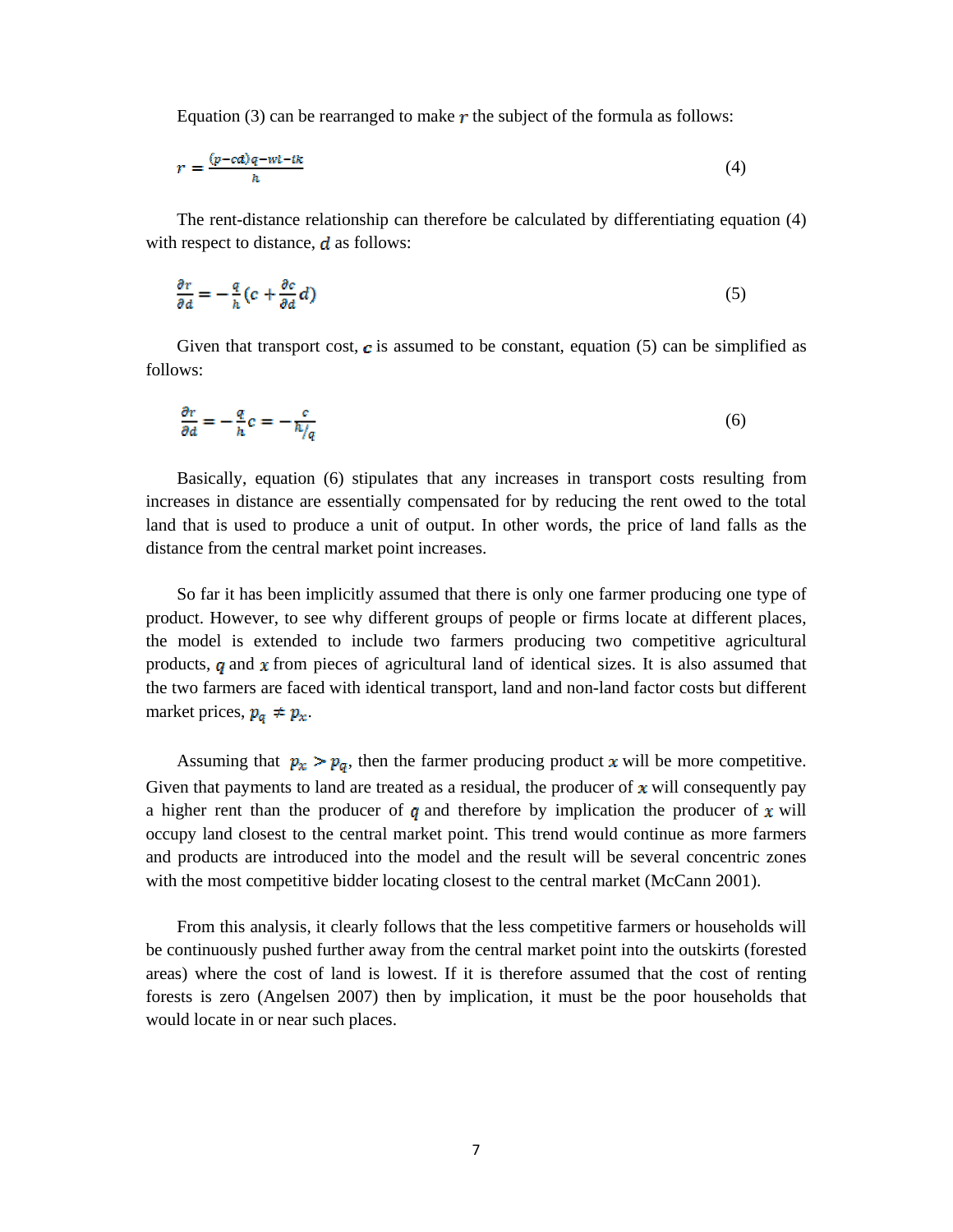#### **MALAWI'S LAND COMPETITION IN THE VON THUNEN MODEL**

In Malawi, land is distinguished into three main categories, namely leased, customary and public land. Such categorisations can be traced as far back as 1891 when Britain declared Malawi, then Nyasaland, its protectorate. At that time, the white settlers obtained land through establishment of treaties with local chiefs for large-scale estate agriculture which were usually negotiated at a nominal price. The first acquired estates were mostly located in the Shire highlands in the south of the country and were mainly used for coffee production. However, with the collapse of the world coffee prices in the early 1900s, estate owners switched their interest to tea and tobacco (Mkandawire 1999).

During the entire colonial rule, much of Malawi's best agricultural land was set aside for the white-owned tobacco and tea estates. In most cases, these estates were strategically developed close to the market points while in some cases trading centres eventually sprouted close to these estates. The poor black Africans were, by and large, forced to settle in the customary land, which was under the jurisdiction of traditional chiefs. This development led to shortage of customary land and ignited clashes over land between European estate owners and African smallholders. To solve the conflicts, a tenancy accord was designed whereby African smallholders were required to supply labour in return for a small piece of land within or close to the European-owned estates (Mkandawire 1999).

When Malawi became independent in 1964, it inherited the then existing land policies. The only change was that the public land was officially transferred from the colonial masters into the state ownership. By the end of 1969, some of the state-owned land and a better part of the customary land were leased to Africans, mostly government ministers, for the establishment of the tobacco estates especially in the central region. This worsened the problem of land scarcity, however, no one dared to complain or resist publicly given that such an act would not be condoned under the iron-fist rule of the first President of Malawi.

Leasing of the arable land to the politically connected and financially powerful elites continued until 1994 when the first multi-party, democratically elected government was ushered in. However, this did not necessarily affect the distribution of land amongst different groups in the country. Currently, through money votes, the best agricultural land is largely owned by the well-off households while the poor squat in the remote areas usually far away from the strategic market centres. This scenario is largely the same across the country but it is more pronounced in the south followed by the centre where most commercial farming of tea and tobacco takes place.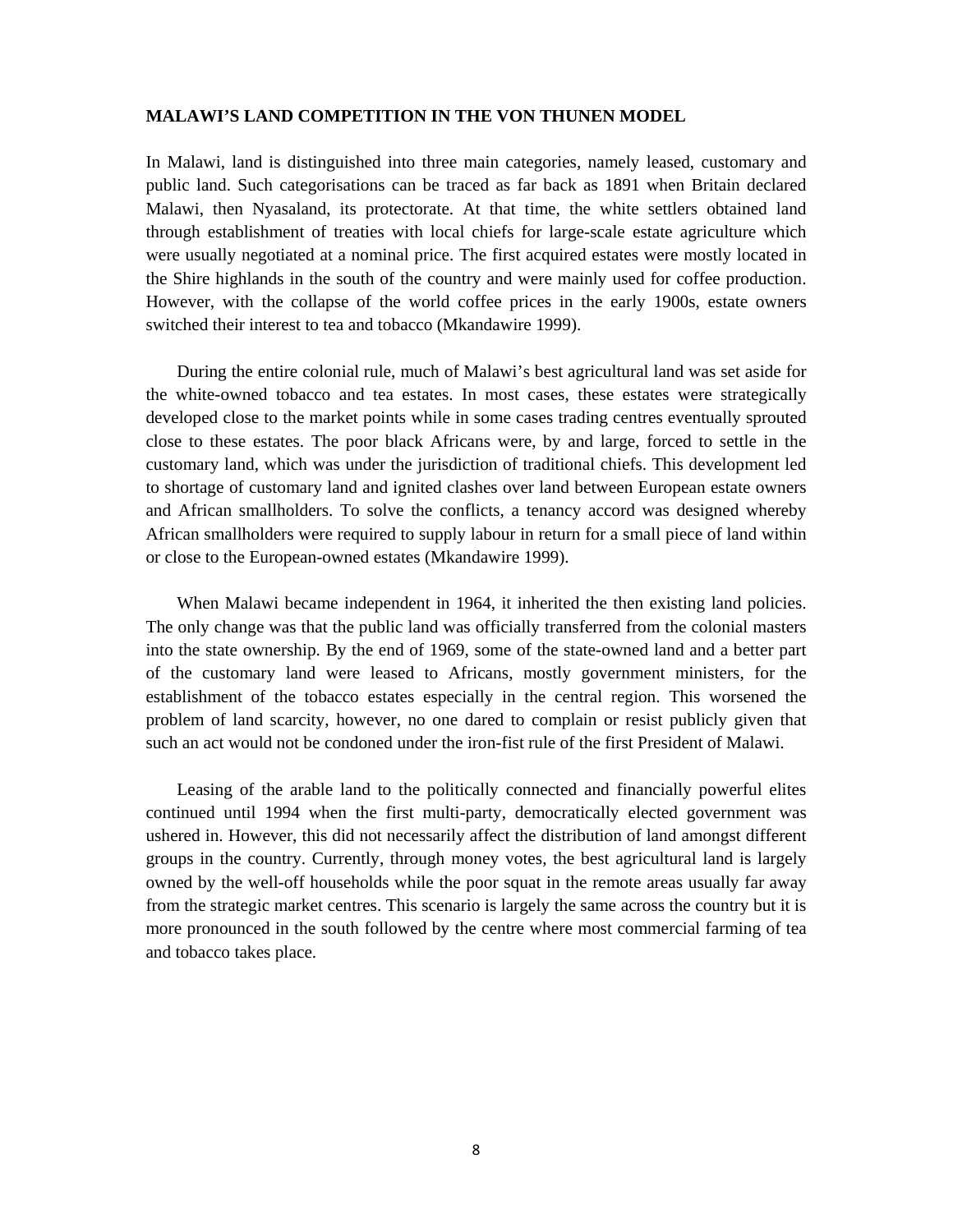#### **AGRICULTURAL PRODUCTION AND DEFORESTATION**

A number of studies have been conducted on the causes of deforestation in Malawi. French (1986) attributed the problem of forest clearing to population pressure which was said to be forcing people to clear forest land for agriculture and fuel wood. The study was basically descriptive focusing on reviewing and interpreting the fuel wood prices and reforestation data estimates from the Department of Energy Studies Unit in the Ministry of Forestry and Natural Resources. He concluded that the problem of deforestation in Malawi was unstoppable and recommended that it was "necessary to abandon further talk of reversing deforestation" (ibid: 537).

However, contrary to French's recommendation, Hyde and Seve (1993) designed an econometric model to examine the attitude of smallholder farmers towards reforestation. On the demand side of the model were prices of wood products, income elasticity, the population growth rate, the growth rate of income per capita, and the rate of technical change as the main explanatory variables. The supply side was explained by the price elasticity of supply which comprised the stock of standing indigenous and planted forests. Their model projected that at some price, annual demand for and supply of forests would be equal and this would entail sustainability in the forest cover. Their simulation results indicated that the forestry sector in Malawi was extraordinarily resilient such that slight increases in wood prices would spark large increases in reforestation. They therefore predicted that while conversion of forests into agriculture was likely to continue, deforestation would cease to be an issue within a decade due to reforestation.

Another major study on deforestation was carried out by Place and Otsuka (2001) by employing aerial photos in conjunction with field studies conducted in 57 communities across the country. Their econometric results did not support the prediction of Hyde and Seve (1993) regarding the sustainability of forest cover as they found very little evidence of sustainable tree planting in Malawi. However, just like Hyde and Seve, they found that conversion of forests into agriculture was the major cause of deforestation. In the same year, Minde *et al*. (2001) investigated the causes of deforestation in Malawi through a household survey conducted in three study areas one from each region.

The survey was supported by a regression analysis based mainly on macroeconomic data which included producer prices, wages, population and the presence of refugees from Mozambique. Just like the other highlighted studies, Minde *et al*. (2001) concluded that conversion of forest land into agriculture was the front runner agent of deforestation. Most recent studies that reflect the conversion of forest land into agriculture as the major source of deforestation include that of Walker and Peters (2007) and Mwase *et al*. (2007) in which the former employed the remote sensing technique focusing on Zomba and Kasungu Districts while the latter used the field survey in six sites from the Shire highlands.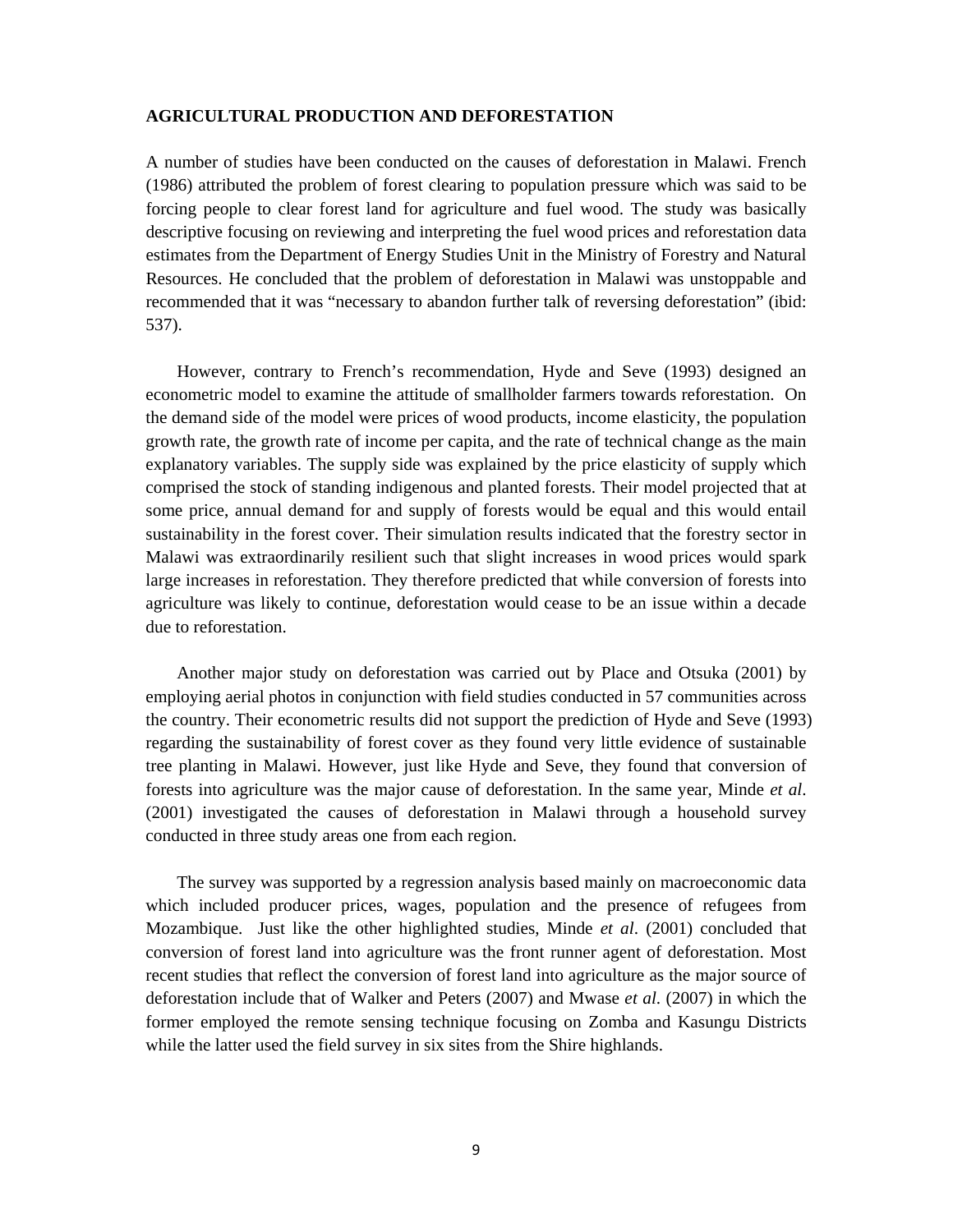Studies on the causes of deforestation as reviewed above can therefore be summarized by the following equation:

$$
Def = f(p_t, q_t, A, w, pop_j, y, f l)
$$
\n<sup>(7)</sup>

where **Def** is deforestation,  $p_t$  denotes producer prices,  $q_t$  is non-labour input prices, A is technology level, w stands for real wages,  $pop<sub>f</sub>$  is population growth and density, y is income per capita, and  $fl$  is fuel wood. The explanatory variables in equation (7) are by no means exhaustive; however, they capture most of the important variables that standard econometric models tend to incorporate. The first four variables deal with factors that are associated with the expansion of agricultural land while the remaining variables look at nonagricultural factors. Therefore equation (7) can be re-written as:

$$
Def = f(Agr, Nagr) \tag{8}
$$

where **Agr** is a vector of agricultural factors and **Nagr** is a vector of non-agricultural factors, with the former set of factors being the central cause. Traditionally, the vector  $\bm{A}\bm{g}\bm{r}$  is explained from two approaches, namely the subsistence approach and the market approach.

The subsistence approach stands on the assumption that, as utility maximisers, poor households aim at satisfying their subsistence needs through the production of agricultural products using the available factors of production. It is further assumed that after reaching their expected subsistence level of consumption, households tend to prefer leisure to work (Angelsen 2007). This implies that the households' economic problem is to minimize production factor costs given a subsistence goal. The households' agricultural production function in period  $t$  is given as:

$$
Q_t = A_t f(L_t, N_t, F_t) \tag{9}
$$

where  *represents the physical units of the agricultural output,*  $*A*$  *denotes the level of* technology, while  $L$ ,  $N$  and  $F$  are the factors of production, namely labour, land and fertilizer, respectively. The production function is assumed to display positive but diminishing marginal factor productivity (Gbetnkom 2008). As indicated earlier, under the von Thunen model, the forest land is priced at zero therefore the conversion of forest into agriculture is carried out by whoever comes first. However, clearing of a forest land and transporting inputs and outputs come at a cost  $n(N)$ , therefore the total cost of labour can be specified as  $w[L + n(N)]$ . If we add the cost of input, i.e., fertilizer, then the total cost of production becomes:

$$
w[L + n(N)] + qF \tag{10}
$$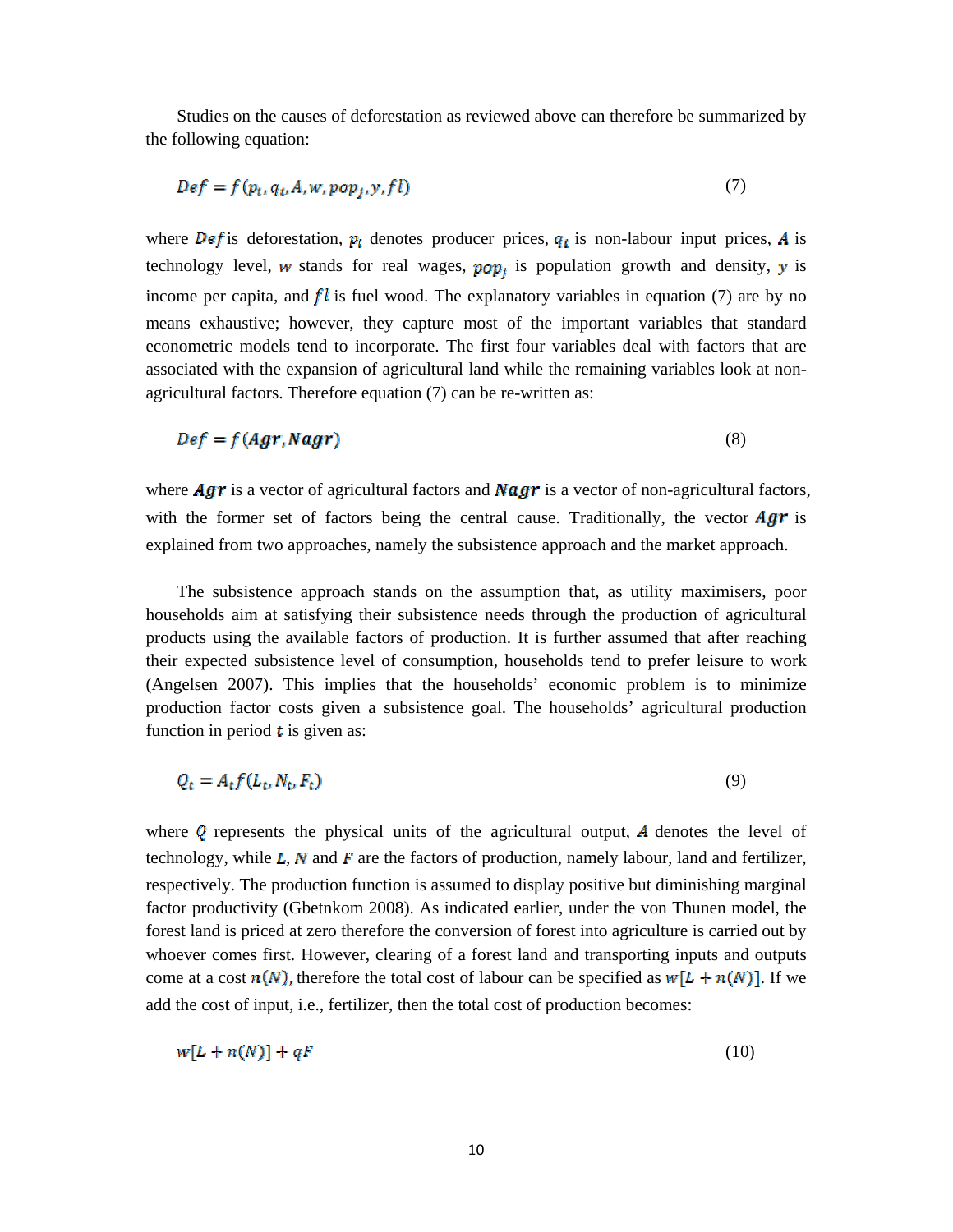As stipulated above, it is assumed that households aim at minimizing their cost of production subject to subsistence consumption,  $yPOP = pQ$ , which acts as the constraint. Hence, the optimization problem becomes:

$$
C(L, N, F) = w[L + n(N)] + qF - \lambda[pA_t f(L_t, N_t, F_t) - yPOP]
$$
\n
$$
(11)
$$

where,  $\lambda$  is the Lagrangian multiplier. Subsistence consumption, **yPOP** is expressed as the product of income per capita,  $y$  (which is used as a proxy for subsistence consumption) and **POP**, which stands for total population. The rest of the variables are defined as above.

From the Lagrangian function (equation 11), the first order condition can be specified as:

$$
\mathcal{C}'_1 = w - \lambda p A f_L = 0; \ \mathcal{C}'_2 = w n_N - \lambda p A f_N = 0; \text{and } \mathcal{C}'_3 = q - \lambda p A f_F = 0
$$
\n
$$
\text{Therefore, } \lambda p A = \frac{w}{f_L} = \frac{w n_N}{f_N} = \frac{q}{f_F} \tag{12}
$$

Just like the subsistence approach, the market approach assumes a production function as specified in equation (9). However, the difference arises from the fact that the latter assumes profit maximizing households and perfectly elastic labour supply which is employed at a predetermined wage rate. Hence the optimization problem becomes:

$$
\pi(L_i N_i F) = p[A_t f(L_t, N_t, F_t)] - \lambda [wL + wn(N) + qF]
$$
\n(14)

In this case the first order condition is specified as follows:

$$
\pi_1' = pAf_L - \lambda w = 0; \ \pi_2' = pAf_N - \lambda w n_N = 0; \text{ and } \pi_3' = pAf_F - \lambda q = 0 \tag{15}
$$

Therefore,  $\frac{1}{\lambda} pA = \frac{w}{f_B} = \frac{w n_N}{f_W} = \frac{q}{f_B}$  (16)

Some differences between the two models can be cited. For instance, if we assume that the shadow price,  $\lambda$  is greater than 1 then households would appear to be more price elastic under the market approach than the subsistence approach. This is because under the market approach, the opportunity cost of responding to changes in prices is by far smaller  $(\frac{1}{s})$  than is the case under subsistence approach  $(\lambda)$ . These differences can have major influences on the way econometric models respond to exogenous shocks and the way results are reported. This may explain the difference between the results of Hyde and Seve (1993) and Place and Otsuka (2001) regarding reforestation in Malawi. By assuming that smallholder farmers in Malawi were very responsive to changes in wood prices, the former can be said to have implicitly assumed that the decisions by these households to invest in agriculture were largely driven by profit maximization objective. This might have led to their optimistic conclusion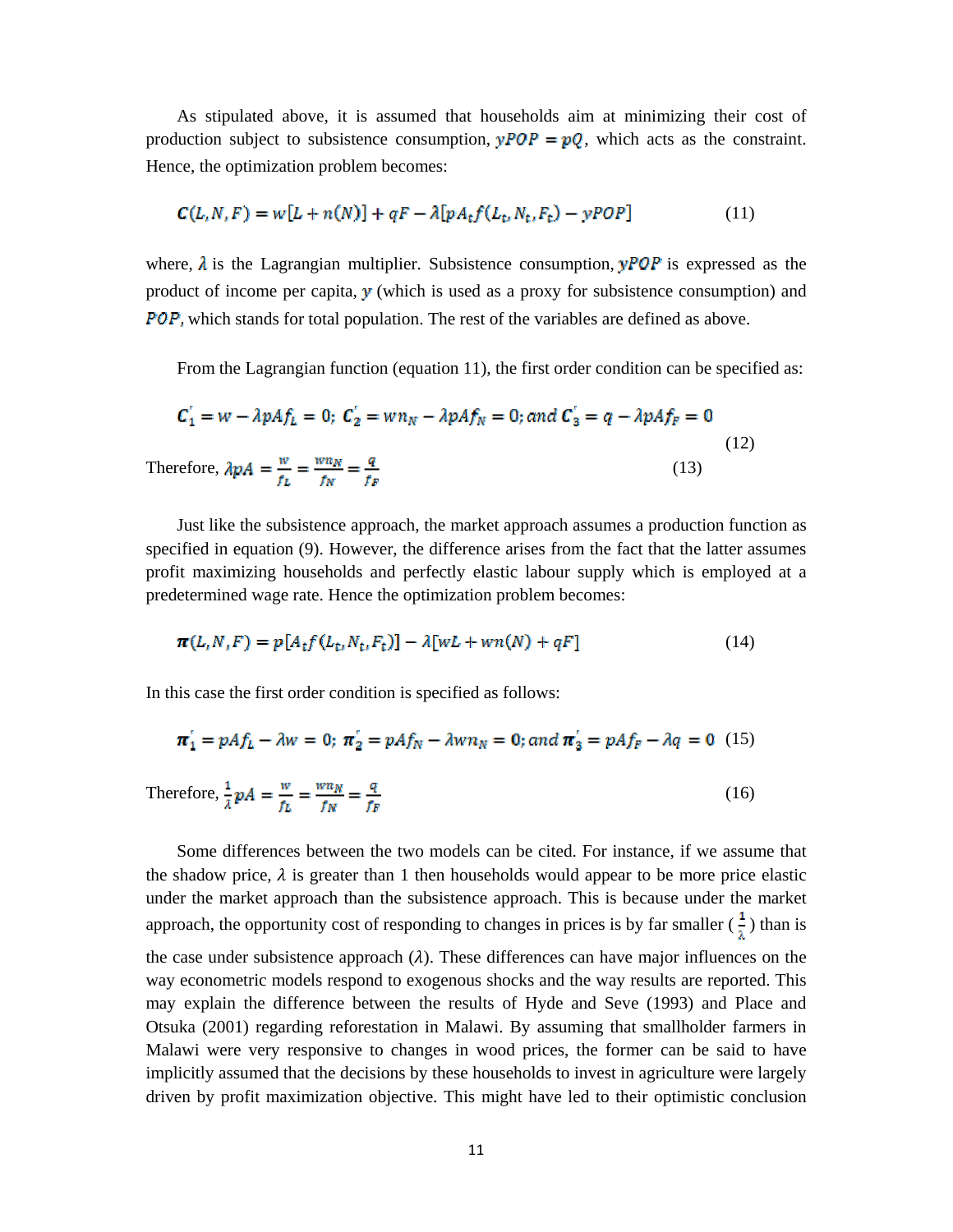that in Malawi, reforestation was on course to the extent that the trend would replenish the deforested areas within a decade.

On the other hand, Place and Otsuka (2001) appear to have implicitly considered Malawian smallholder farmers as being largely driven by subsistence consumption objective as indicated in their following argument: "Given the high degree of poverty among rural households and the poor remuneration from maize production, it is unlikely to be high profits from agricultural production that have driven the conversion process" (ibid: 29). This might explain why they found little evidence of reforestation amongst the smallholder farmers.

The other difference is that in the subsistence approach, population is exogenously determined while it is endogenously determined in the case of the market approach. This also can have fundamental effects on the way models respond to external shocks hence modelers need to be aware and take into account such differences when designing their models and interpreting results (Gbetnkom 2008). Irrespective of the cited differences, the two approaches are very similar in establishing the important economic factors that explain the demand function for the agricultural land expansion,  $D_{Aort}$  which can be specified as follows:

$$
D_{Agrt} = f(p, A, q, w) \tag{17}
$$

From the findings of the above discussed studies, it is apparent that deforestation in Malawi is mainly explained by agricultural factors. This being the case, it can be stipulated that the deforestation function mimics the demand for agricultural land expansion function hence we can specify deforestation as:

$$
Def \approx f(p, A, q, w) = f(Agr)
$$
\n(18)

The downside of equation (18) is that deforestation is explained indirectly via the factors that determine the demand for agricultural land expansion. For instance, it is usually assumed that the increase in prices of cash crops, such as tobacco and pulses, would lead to smallholder farmers converting more forest lands to grow the said cash crops. However, this might not always be the case because in most cases the poor that are engaged in growing cash crops tend to be those that are in the upper income quartile usually with sufficient land (Tobin and Knausenberger 1998) as such they may not necessarily need to deforest for agricultural expansion. On the other hand, those in the lower quartile usually with limited land tend to focus on subsistence agriculture and may deforest just for their sustainability. The other weakness of equation (18) is that it is very difficult to link specific crop production to deforestation. For instance, much as Minde *et al*. (2001) found out that extra land for agriculture was acquired from forests, they were unable to specifically link cultivation of individual crops, particularly maize and tobacco, to the acquisition of new land.

The above bottlenecks are our motivation. It is therefore hypothesized that much as in Malawi conversion of forest land into agriculture is the major cause of deforestation,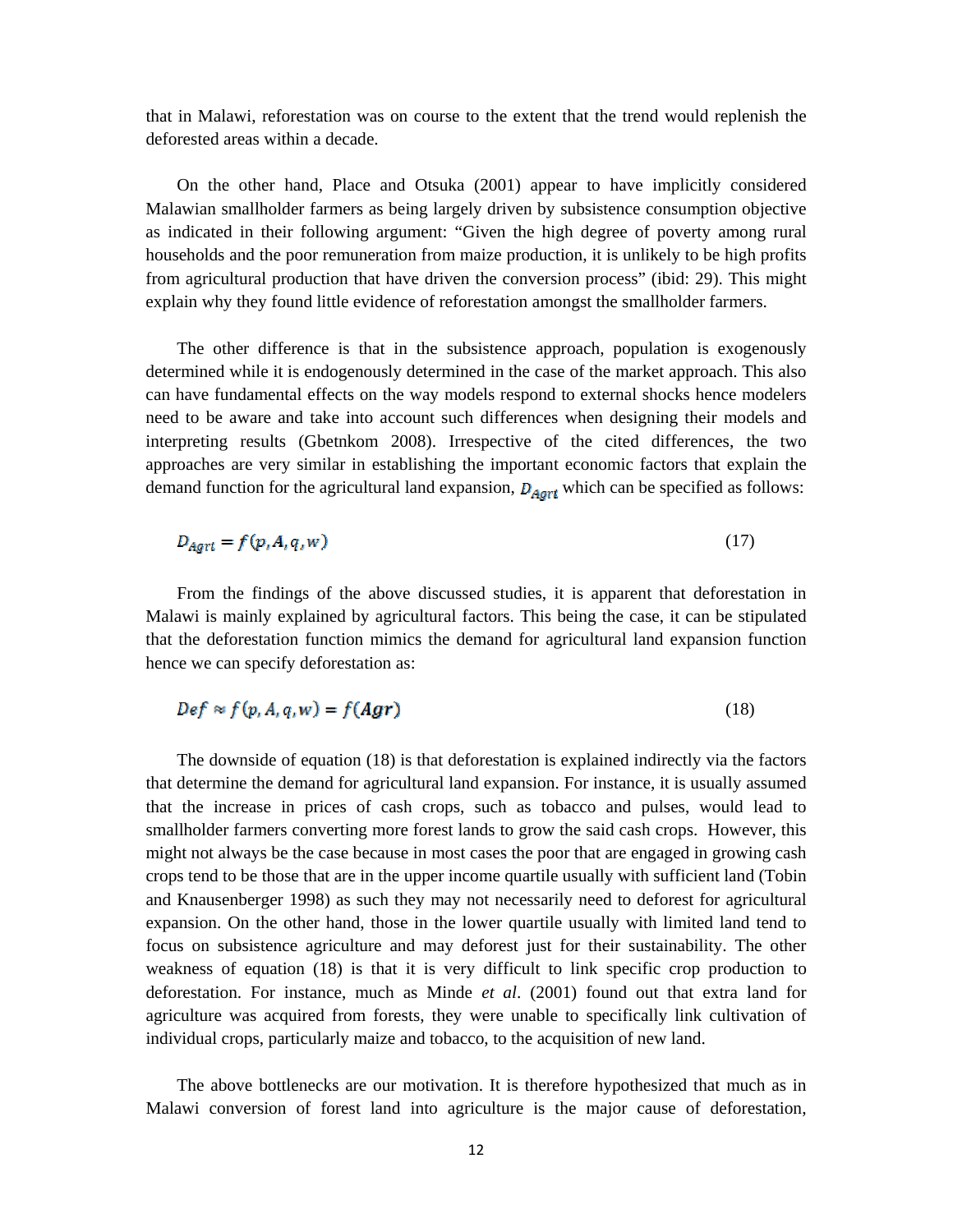cultivation of different crops has different effects on changes in forest cover. Unlike the studies reviewed above, this paper's contribution stands on the fact that changes in annual forest cover are used as a surrogate for deforestation, which is assumed to be explained by changes in crop land areas as explained below.

# **METHODOLOGY**

It is assumed that the size of forest cover directly depends on agricultural land use; therefore, the model is specified as follows:

(19)

where, F is forest cover and  $\boldsymbol{X}$  is a vector of crop land areas for maize, tobacco, cassava, pulses, millet, sorghum, rice, sugar, tea and wheat. The choice of crops has been influenced by two main reasons, namely their socio-economic importance and data availability. With regards to importance, Malawi's agriculture mainly revolves around two crops, namely maize and tobacco. Maize is the major food crop cultivated by 98 percent of the rural population (GoM 2005). Currently the crop covers nearly 65 percent of the country's arable land while tobacco, the major cash crop, constitutes about 15 percent and all other crops are catered for by the remaining 20 percent of the agricultural land. Another important phenomenon about farming in Malawi is the issue of inter-cropping. In most cases, legumes and other vegetables such as pumpkins are inter-cropped with maize as such they may not independently account for any land use.

Appendix 1 shows that crop land areas are generally non-linear. For instance, cassava production experienced a steep reduction in land use between 1987 and 1990 due to mealybugs that swiftly decimated the crop especially in the northern region of the country. During that time, most of the land for cassava was substituted for by other crops such as maize. However, cassava land use started to register a steady increase after the pestilence.

In the case of other crops such as maize, millet, sorghum and wheat, their erratic land use largely reflect drought patterns that have hit Malawi nearly every two to three years since 1990. However, land use for cash crops such as tobacco, sugar, tea and pulses appear to be relatively steadier than is the case with subsistence farming, implying that there are factors other than rainfall that explain land use for cash crops. These factors may include changes in international prices and the exchange rates. In general, with respect to time, land uses for most crops seem to be increasing much faster than the changes in time as such deforestation is specified as an exponential function as follows:

$$
F = A X^{\beta_t} e^{\mu} \tag{20}
$$

Taking the natural log of equation (20) and considering deforestation as change in annual forest cover, the following equation is generated: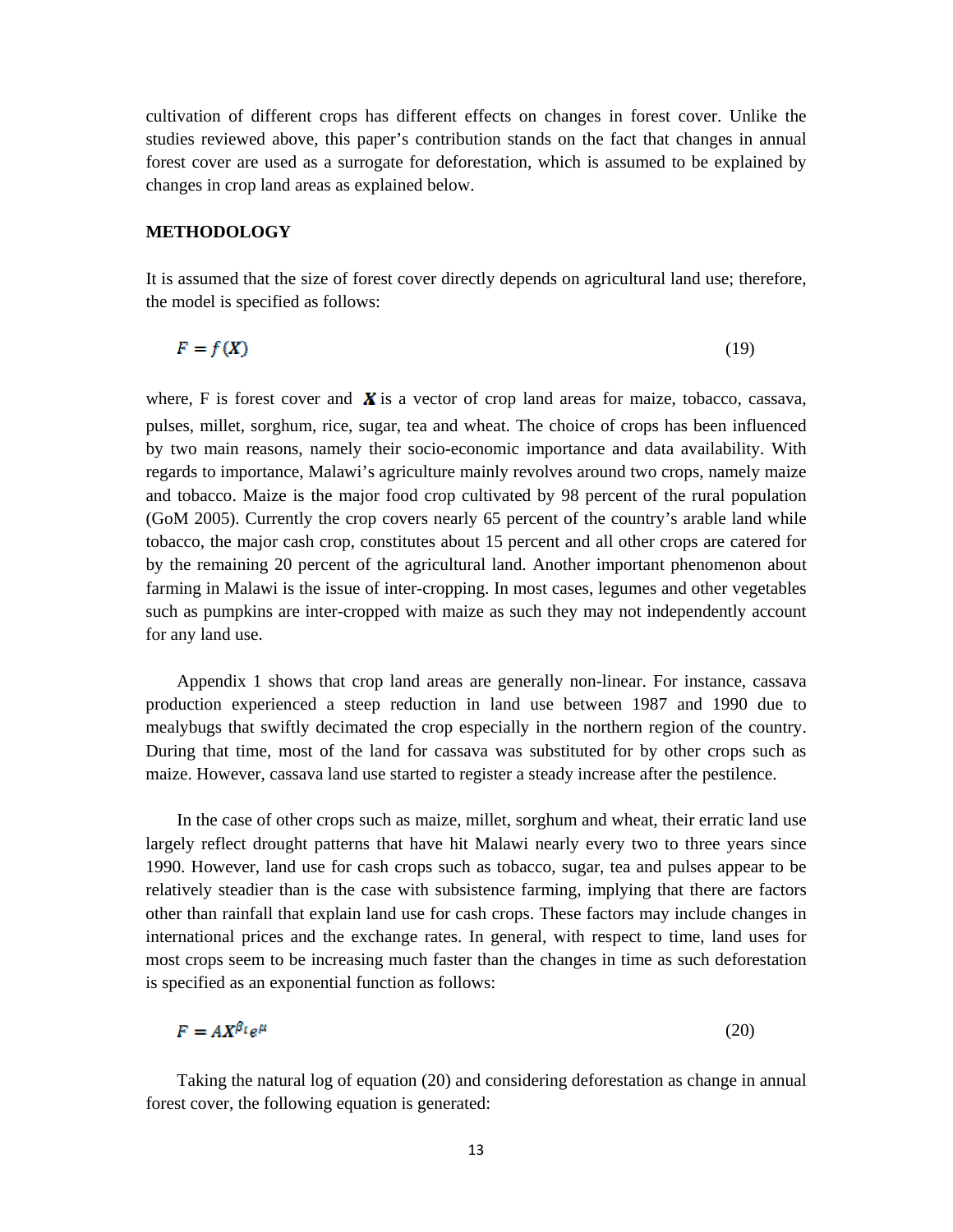$$
Def = \Delta lnF = lnA + \beta_t \Delta lnX + \mu \tag{21}
$$

where **A** is a constant,  $\beta_t$  stand for the respective coefficients of the explanatory variables,  $\mu$ is the error term and  $\Delta$  signifies change.

Generally, the  $\beta_t$ , which can be interpreted as elasticities<sup>ii</sup>, are expected to be negative for most changes in crop land areas. In particular, changes in land areas for maize and tobacco are likely to have negative effects on the changes in forest cover. However, for some crops such as sorghum, cassava, pulses, millet and wheat, the  $\beta_t$  may have either positive or negative signs due to two reasons. Firstly, smallholder farmers may use part of the already cultivated land and fallows to grow these other crops. Secondly, even if growing these crops would require converting forest land into agriculture, crops such as millet, are grown on relatively small scale such that there impact on forest change may be negligible.

In Malawi, tea is almost entirely cultivated by the wealthy white farmers while sugar is grown by a corporate organization (Illovo Sugar Corporation) and in both cases high technology is employed. While the main focus of this study is on deforestation arising from agriculture as practiced by the poor farmers, including tea and sugar into the model partly helps to test the hypothesis of whether wealth driven agriculture has an effect on deforestation.

Rice, which acts as both cash and subsist crop, is mainly grown in the wetlands (*dambos*) and it may not have an immediate and direct impact on deforestation. However, its cultivation acts as a competitive substitute for maize crop that is cultivated in the *dambos* particularly during the dry seasons. The expansion of land for rice may therefore displace *dambo* maize crop. This would imply that farmers may decide to convert some forest land to grow more of the *rain-fed* maize crop as a replacement mechanism.

 $\ddot{a}$ . These elasticities indicate the responsiveness of forest cover to changes in land use for a particular crop.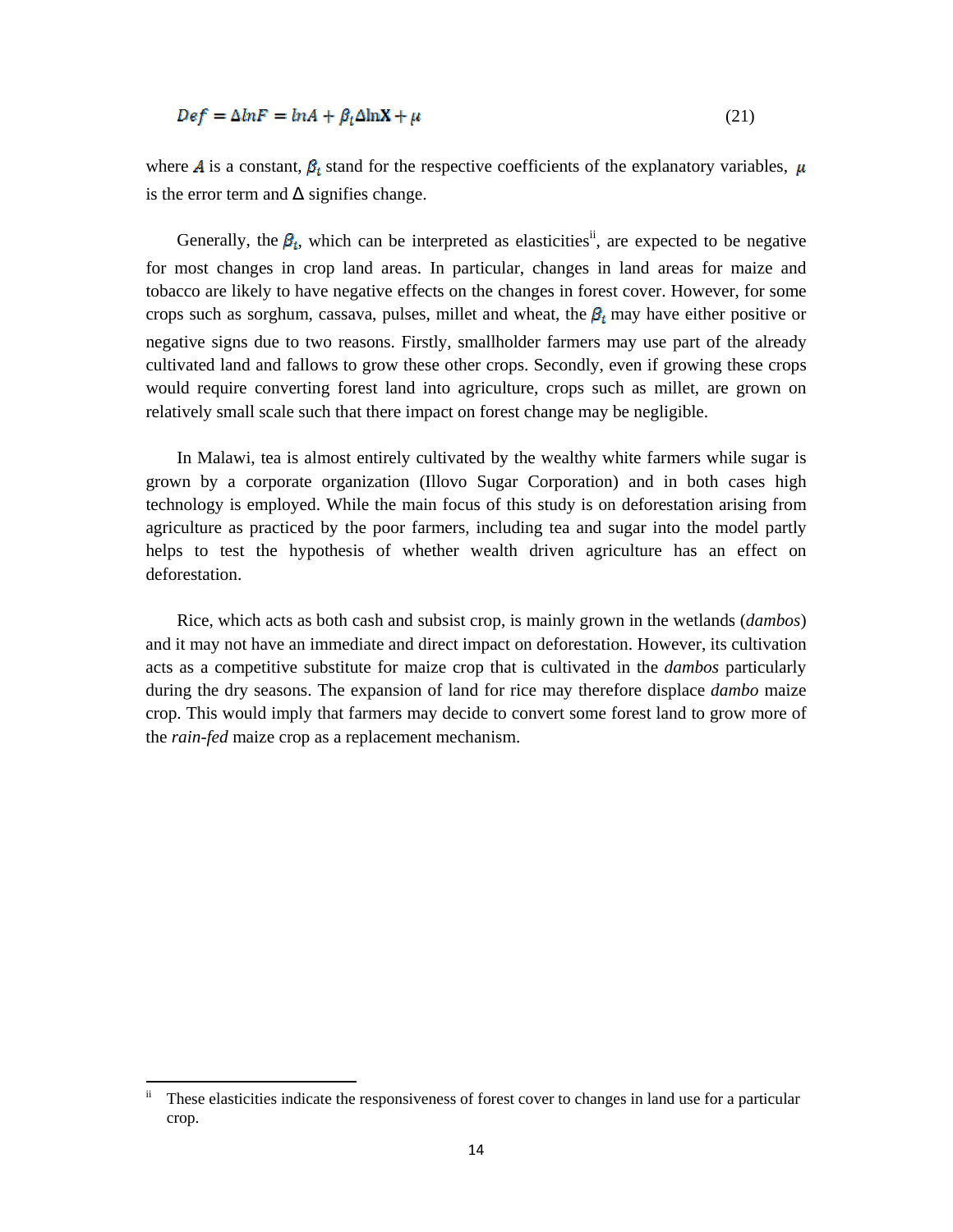#### **Sources of Data**

Data on the crop land areas were compiled from the National Statistics yearbook (various issues) and the FAO (2005) both of which are on-line. Time series data on forest cover in Malawi are not readily available. So far, there are only three estimates on forest cover for the years 1990, 2000 and 2005 as provided by the World Bank (2008). Appendix 2 shows how annual data on forest cover was estimated for the rest of the years between 1985 and 2005.

# **Unit Root Tests**

Before running our regressions unit root tests were carried out to determine whether the variables in the model were stationary or not. The problem of non-stationary variables is that they tend to lead to unauthentic regression results. For instance, the results might indicate statistically significant link between variables while, in reality, this is a mere reflection of simultaneous association. Therefore, the Augmented Dickey Fuller (ADF) tests were employed to investigate for the presence of unit root. Generally, the ADF model is formulated as:

$$
\Delta y_t = \alpha + \rho y_{t-1} + \sum \delta_j \Delta y_{t-j} + \varepsilon_t \tag{22}
$$

where  $\alpha$  is a constant,  $\rho$  and  $\delta$  are coefficients, *j* is the lag order of the autoregressive process and  $\varepsilon$  is the error term. The test is conducted under the null hypothesis  $\rho = 0$ , i.e., that the variable,  $y_t$  has a unit root. Table 1 shows the results of the OLS unit root tests.

| Variables                               | Augmented Dickey-Fuller test statistic |             |
|-----------------------------------------|----------------------------------------|-------------|
| DLOG(MILLET)                            |                                        | -4.938213   |
| DLOG(WHEAT)                             |                                        | $-6.381960$ |
| DLOG(SUGAR)                             |                                        | $-5.472643$ |
| DLOG(SORGHUM)                           |                                        | $-4.443528$ |
| DLOG(PULSES)                            |                                        | $-4.036264$ |
| DLOG(RICE)                              |                                        | $-6.760443$ |
| DLOG(CASSAVA)                           |                                        | $-3.836593$ |
| DLOG(TEA)                               |                                        | $-10.09482$ |
| DLOG(TOBACCO)                           |                                        | $-4.420237$ |
| DLOG(MAIZE)                             |                                        | -4.529299   |
| Test critical values (MacKinnon, 1996): | 1% level                               | $-3.959148$ |
|                                         | 5% level                               | $-3.081002$ |
|                                         | 10% level                              | $-2.681330$ |

**Table 1: Unit Root Tests Statistics**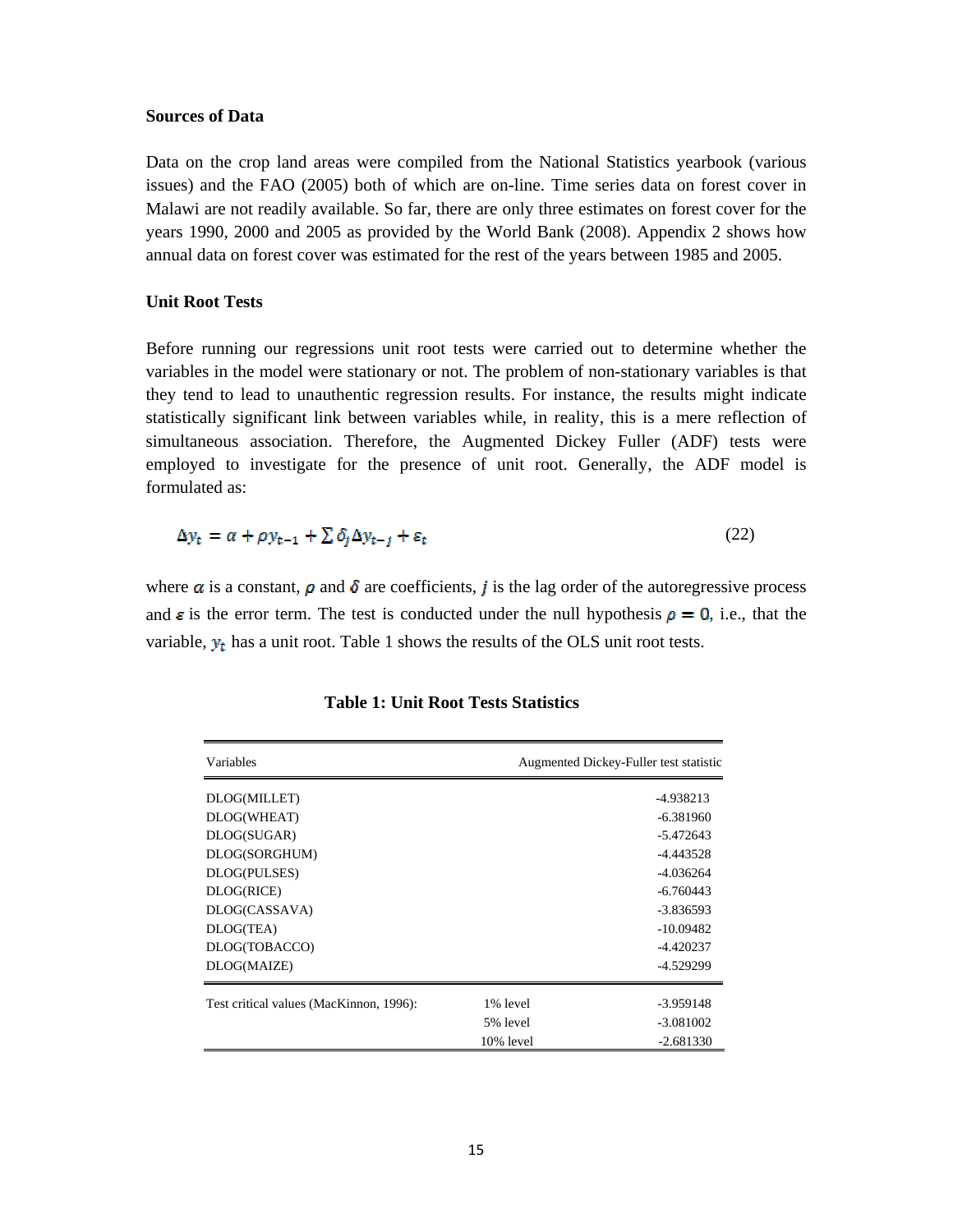When compared with the MacKinnon critical values, the results indicate that all the variables are stationary as such we had to carry on with the regression analysis. However, if a number of variables had proven to be non-stationary then the route of co-integration analysis would have been considered.

#### **The OLS Regression Results**

Dependent Variable: DLOG(FOREST)

As pointed out above, the ordinary least square estimation technique was applied as provided by the econometric package, EViews and the results are as indicated in Table 2.

| Coefficient |                    | t-Statistic |
|-------------|--------------------|-------------|
| $-0.107$    |                    | $-3.73*$    |
| $-0.025$    |                    | $-2.41**$   |
| 0.005       |                    | 0.36        |
| 0.012       |                    | 1.06        |
| $-0.027$    |                    | $-2.20**$   |
| $-0.005$    |                    | $-0.66$     |
| $-0.003$    |                    | $-0.49$     |
| 0.189       |                    | 1.19        |
| 0.080       |                    | 1.10        |
| 0.003       |                    | 0.37        |
| $-0.003$    |                    | $-1.72***$  |
|             |                    | 7.15        |
| 0.76        | Durbin-Watson stat | 2.43        |
|             | 0.88               | F-statistic |

**Table 2: OLS Regression Results**

The \*, \*\* and \*\*\* indicate significance at 1, 5 and 10%, respectively.

The overall performance of the model can be described as good. The adjusted R-squared indicates that the variables in our model explain 76 percent of deforestation in Malawi. The F-statistic, which tests the hypothesis of how well the model fits, is statistically significant and so is the D-W statistic, which tests for serial correlation.

The results indicate that the effects of changes in land use for maize, tobacco and pulses are statistically significant at 1 percent for maize and 5 percent for the other two crops. The results imply that 1 percent increase in land for maize will lead to 0.10 percent decline in forest cover while 1 percent increase in land for either tobacco or pulses would lead to nearly 0.03 percent decline in forest cover. The rest of the crop land changes appear to have no effect on deforestation and are therefore not discussed except for tea and sugar.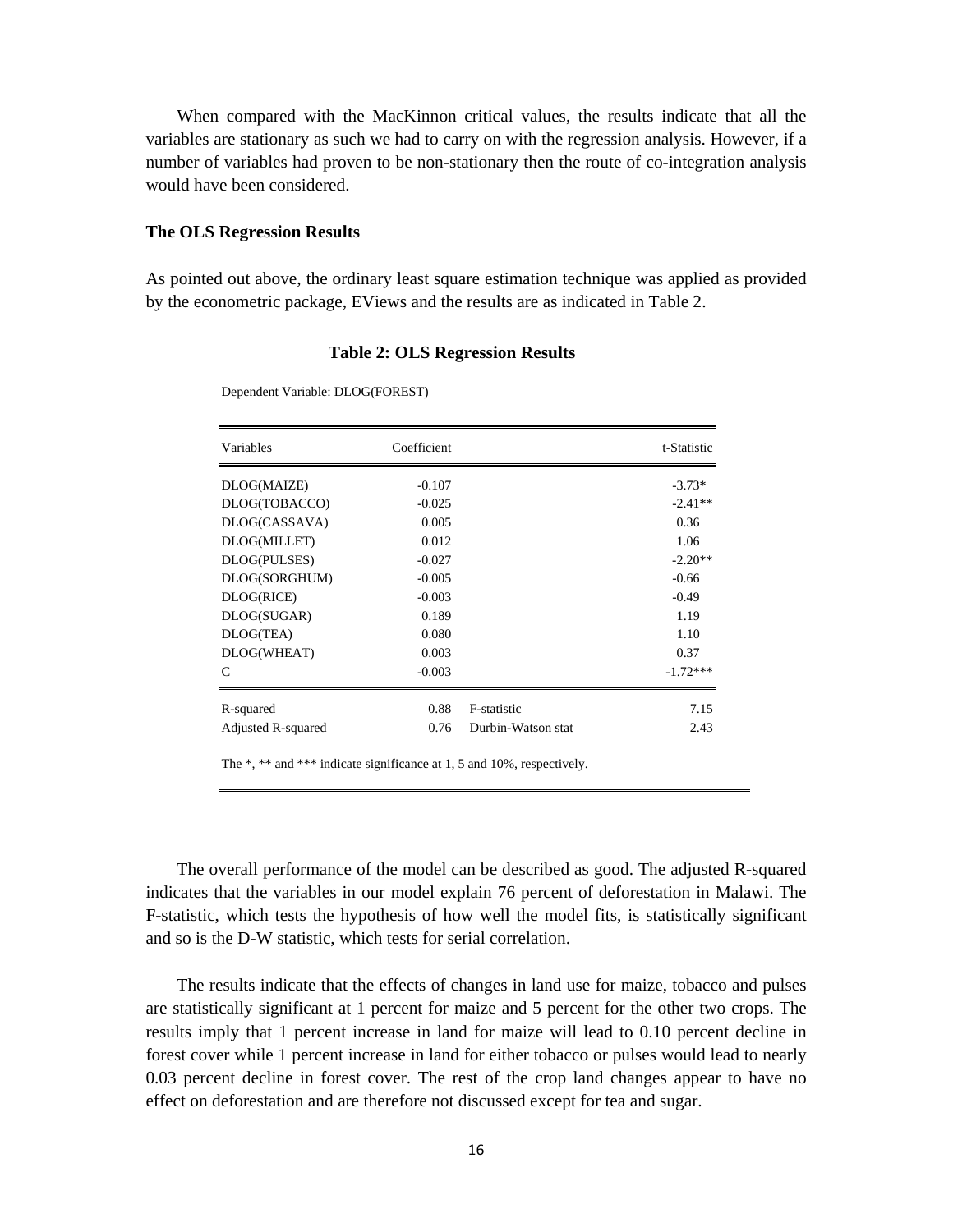The regression results have two important implications. Firstly, they confirm the findings of most previous studies that agricultural land expansion explains much of the deforestation phenomenon in Malawi. As envisaged by Minde *et al*. (2001), the results in this study have established that indeed maize and tobacco production are responsible for much of the deforestation in Malawi with the former being the prime agent. Secondly, this study has shown that in addition to cultivation of maize and tobacco, growing of pulses is also responsible for deforestation in Malawi. This is important because traditionally studies on agriculture-led deforestation have largely revolved around two main suspects, namely maize and tobacco production. However, our findings may act as an eye opener to the fact that cultivation of other crops that have usually been overlooked may have the potential to harm the environment through deforestation. The main strength of these findings is that it is now possible to estimate the rate of deforestation based on the changes in either agricultural land or output of specific crops such as maize, tobacco and pulses as indicated by the following two equations.

$$
Def = \epsilon_F \Delta Y_L \tag{23}
$$

$$
Def = \epsilon_F \Delta \left[ \frac{Y_0}{\gamma} \right] \tag{24}
$$

where,  $\epsilon_{\mathbf{F}}$  is the elasticity, indicating the responsiveness of forest cover to changes in land use of a particular crop,  $\Delta Y_L$ .  $Y_Q$  is the total output and  $\gamma$  is the yield per hectare of a specific crop.

The estimated coefficients of tea and sugar are both statistically insignificant implying that there is no correlation between production of these two crops and deforestation. However, what can be deduced from this is that by employing technologically intensive agricultural methods, producers of these two crops have been able to increase yields without necessarily increasing the crop land area. This phenomenon can be of great help to policy makers especially with regards to designing policies that are meant to address poverty and environmental degradation simultaneously. For instance, the fertilizer subsidy that the Malawi Government is currently providing to the rural poor to reduce hunger, can be paired with the promotion of hybrid maize which would lead to farmers producing more output using less agricultural land and this would reduce pressure on the forest land. Currently, the average maize yield of about 1 200 kilograms per hectare is way below the potential yields of up to 10 000 kilograms per hectare of hybrid maize (USAID 2007). By adopting improved farming practices and varieties, particularly the hybrids, Malawi can not only help reduce poverty and hunger amongst its people but it can also contain deforestation.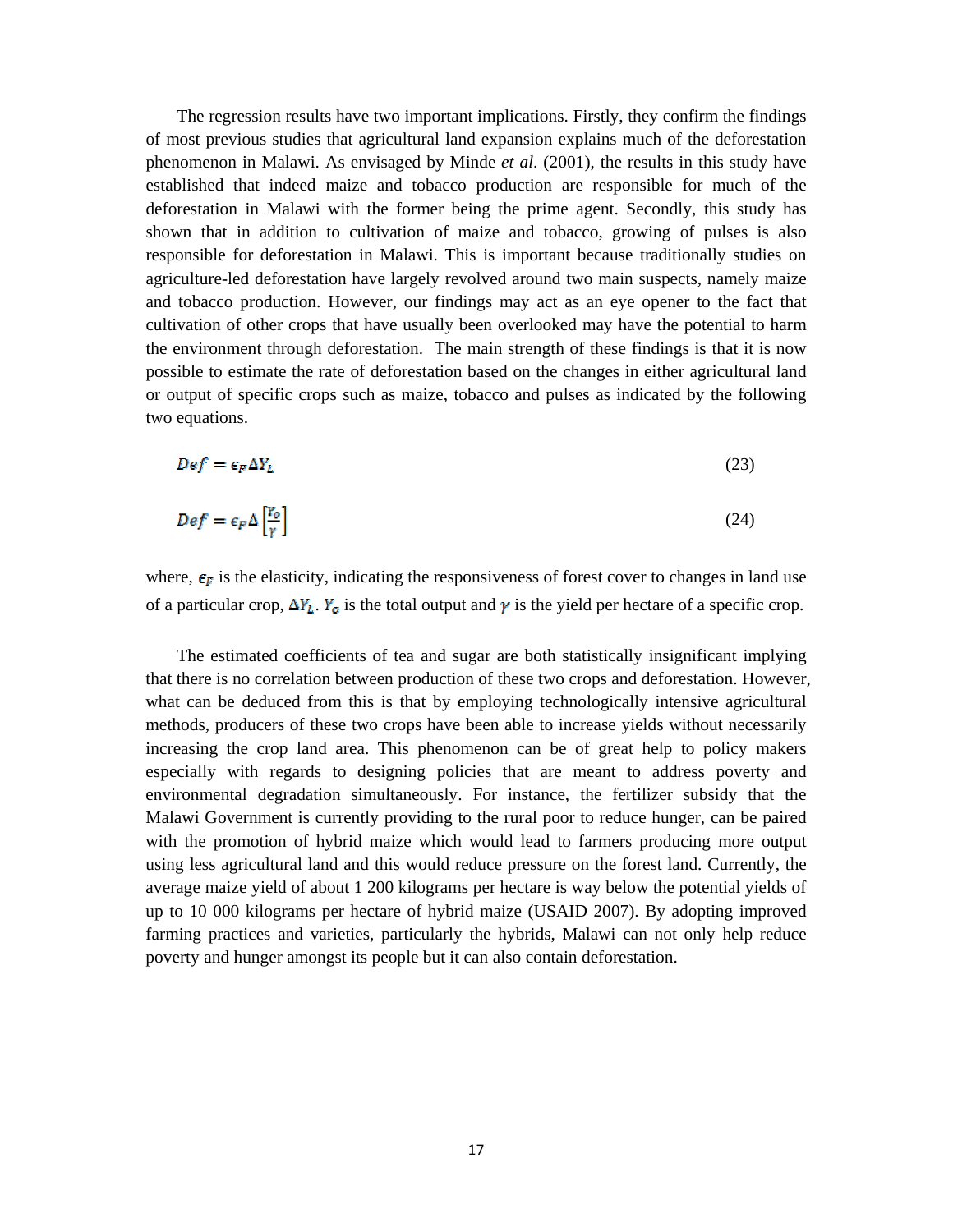#### **CONCLUSIONS**

Like is the case with many poor sub-Saharan African countries, deforestation is a serious problem in Malawi. This is mainly caused by the need to produce enough food to feed the mostly poor households. In addition, the need to grow cash crops such as tobacco and pulses has a negative effect on deforestation as well. The empirical evidence from our study has shown that cultivation of different crops has different effects on changes in forest cover. Maize production can be said to be the primary causative agent of deforestation in Malawi while tobacco and pulses are rated at second and third positions, respectively.

The Government of Malawi, like many others in sub-Saharan Africa, is currently faced with the twin problems of poverty and deforestation. Being agricultural based most poverty reduction policies are streamlined along the agricultural sector. Unfortunately, some agricultural policies that have been designed to reduce income poverty have on the other hand harmed the environment through deforestation. An understating of how much cultivation of each crop contributes to how much deforestation is therefore very crucial in helping policy makers to come up with policies that can strike a balance between the two. For instance, there is need to consider adoption of modern farming techniques and technology to ensure that maize farmers are able to produce more output from less land areas. In addition, there is need to ensure that property rights and secure ownerships are promoted especially amongst the poor. This may help local smallholders to consider the issue of reforestation more seriously than is the case today.

### **References**

- Angelsen, A. R. 2007. *Forest cover change in space and time: Combining von Thunen and forest transition theories*. Washington D.C.: World Bank.
- Anselin, L. 1995. Local Indicators of spatial association: LISA. *Geographical Analysis* **27** (2): 93- 115.
- Bojo, J. 1999. *Poverty and environment: Evidence of links and integration into the country assistance strategy*. Washington D.C: Environment Group, Africa Region, World Bank.
- Chomitz, K. M., Buys, P., de Luca, G., Thomas., T. and Wertz-Kanounnikoff, S. 2007. *At loggerheads? Agricultural expansion, poverty reduction, and environment in tropical forests*. Washington D.C.: World Bank.
- Cleaver, K. and Schreiber, G. 1994. *Reversing the spiral: The population, agriculture, and environment nexus in Sub-Saharan Africa.* Washington D.C: World Bank.
- Coxhead, I. and Jayasuriya, S. 2004. Development strategy and trade liberalization: Implications for poverty and environment in the Philippines. *Environment and Development Economics* **9**: 613- 644.
- FAO. 2005. Country profiles and mapping information the Republic of Malawi. Retrieved 20 April 2009: www.fao.org
- French, D. 1986. Confronting an unsolvable problem: Deforestation in Malawi. *World Development*  **14** (4): 531-540.
- Gbetnkom, D. 2008. Forest depletion and food security of poor rural populations in Africa: Evidence from Cameroon. *Journal of African Economies* **18** (2): 261-286.
- GOM. 2005. *Integrated household survey 2004-2005*. Zomba, Malawi: Government Print.
- Harris, J. M. 2006. *Environmental and natural resource economics: A contemporary approach* (second ed.). New York: Houghton Mifflin Company.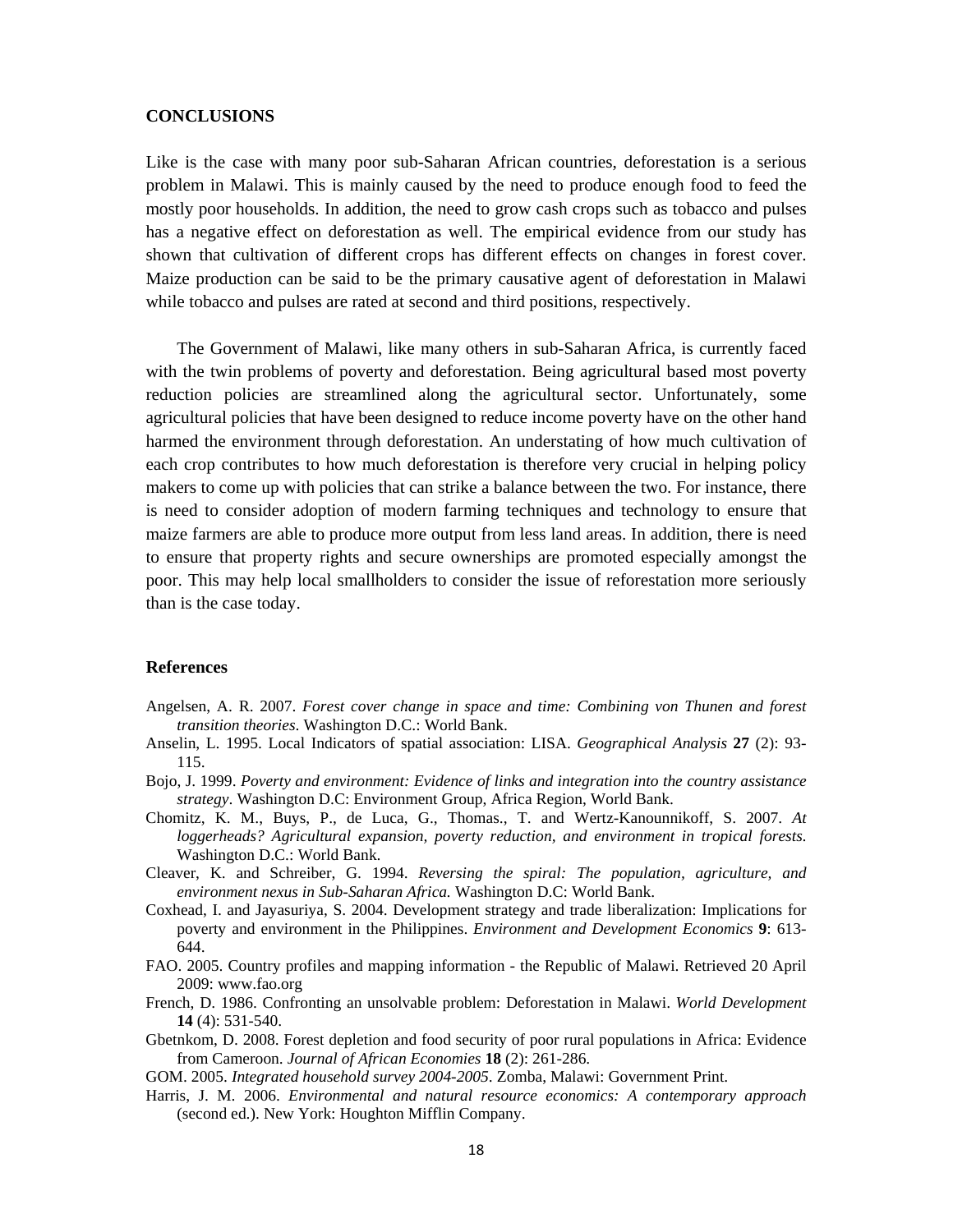- Hyde, W. F. and Seve, J. E. 1993. The economic role of wood products in tropical deforestation: The severe example of Malawi. *Forest Ecology and Management* **57**: 283-300.
- Hyde, W. F., Amacher, G. S. and Magrath, W. 1996. Deforestation and forest land use: Theory, evidence, and policy implications. *The World Bank Research Observer* **11**(2): 223-248.
- Lopez, R. 2000. Trade reform and environmental externalities in general equilibrium: Analysis for an archetype poor tropical country. *Environment and Development Economics* **5**: 377-404.
- Lufumpa, C. L. 2005. The poverty-environment nexus in Africa. *African Development Review-Revue Africaine De Developpement* **17** (3): 366-381.
- Mather, A. 1992. The forest transition. *Area* **24** (4): 367-379.
- Mccann, P. 2001. *Urban and regional economics*. London: Oxford University Press.
- Minde, I. J., Kowero, G., Nguigi, D. and Luhanga, J. 2001. Agricultural land expansion and deforestation in Malawi. *Forests, Trees and Livelihoods* **11**: 167-182.
- Mkandawire, M. 1999. *Poverty, democracy and macroeconomic management in Malawi*. Harare, Zimbabwe: SAPES Books.
- Mwase, W., Bjornstad, A., Bokosi, J., Kwapata, M. and Stedje, B. 2007. The role of land tenure in conservation of tree and shrub species diversity in miombo woodlands of southern Malawi. *New Forests* **33**: 297-307.
- Perz, S. G. 2003. Social determinants and land use correlates of agricultural technology adoption in a forest frontier: A case study in the Brazilian Amazon. *Human Ecology* **31** (1): 133-165.
- Place, F. and Otsuka, K. 2001. Population, tenure, and natural resource management: The case of customary land area in Malawi. *Journal of Environmental Economics and Management* **41**: 13- 32.
- Ricardo, D. 1821. *The Ricardian theorem with adaptive expectations and variable labor supply*. London: Macmillan.
- Shah, A. and Guru, B. 2004. *Poverty in remote rural areas in India: A review of evidence and issues*. New Delhi: Indian Institute of Public Administration.
- Sunderlin, W. D., Dewi, S. and Puntodewo, A. 2008. *Poverty and forests: Multi-country analysis of spatial association and proposed policy solutions*: Centre for International Forestry Research.
- Tobin, R. J. and Knausenberger, W. I. 1998. Dilemmas of development: Burley tobacco, the environment and economic growth in Malawi. *Journal of Southern African Studies* **24** (2): 405- 425.
- UNDP. (2007). *Human development report 2007*. New York: Oxford University Press.
- USAID. (2007). *Malawi food security update*. Washington, D.C.: USAID.
- von Thunen, J. H. 1826. Der isolierte staat in beziehung auf landwirtschaft und. *Nationaloekonomie. Scientia Verlag, Aalen*.
- Walker, P. A. and Peters, P. E. 2007. Making sense in time: remote sensing and the challenges of temporal heterogeneity in social analysis of environmental change - cases from Malawi. *Human Ecology* **35**, 69-80.
- Walker, R. 2004. Theorizing land-cover and land-use change: The case of tropical deforestation. *International Regional Science Review* **27** (3): 247-270.
- World Bank. 2006. *India: Unlocking opportunities for forest-dependent people in India*. Washington D.C.: World Bank.
- World Bank. 2008. Key Development Data and Statistics. Retrieved 25 April 2009: www.worldbank.org
- Zhou, L. and Veeck, G. 1999. Forest resource use and rural poverty in China. *Forestry Economics* **4** (1): 80-92.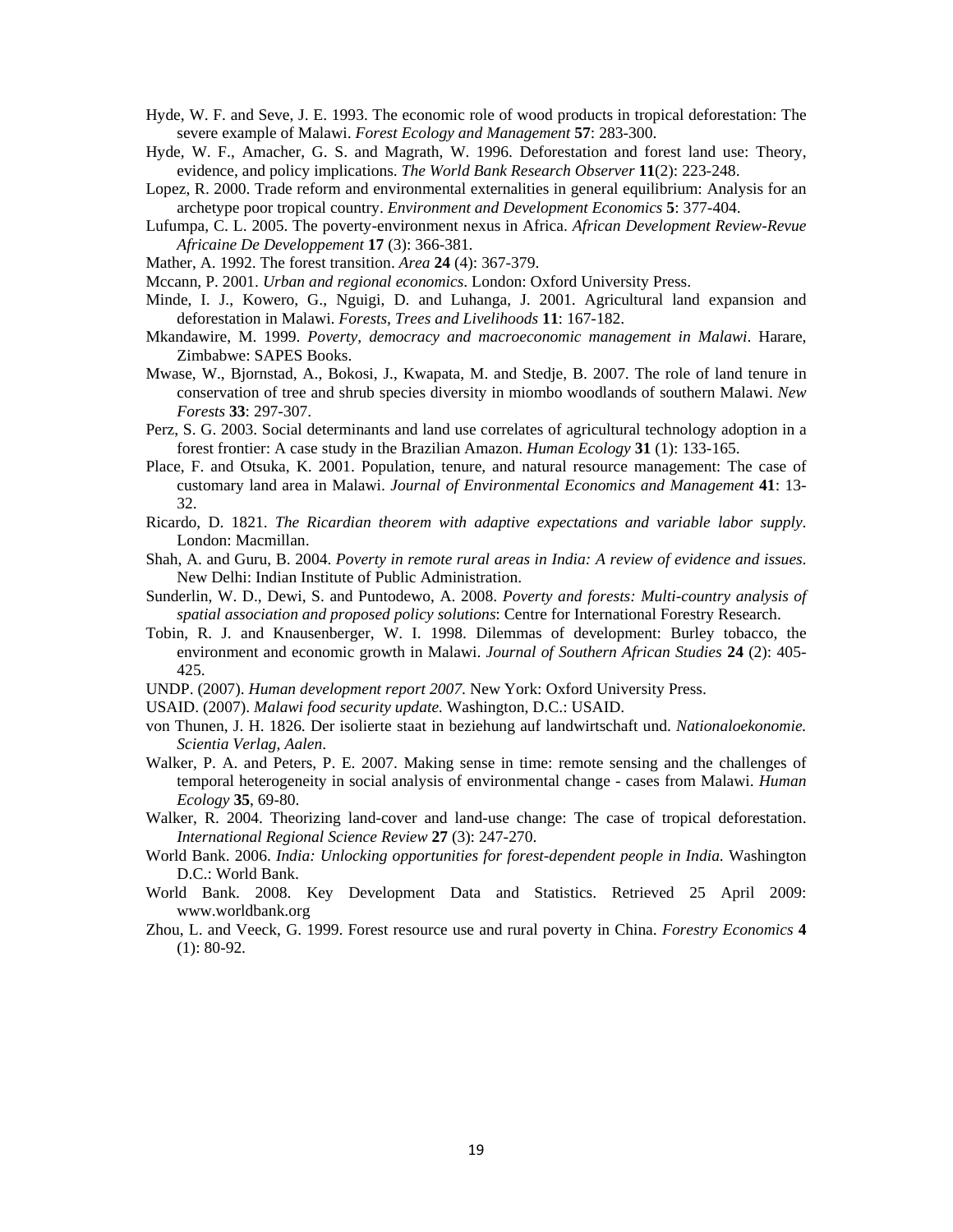

#### **Appendix1: Figure 1: Agricultural Land Changes in Malawi**

### **Appendix 2: Forest Cover Estimation Technique**

For the purpose of this study, the forest change in Malawi is regarded as a geometric vector passing through three points  $(F_{1990}, CL_{1990})$ ,  $(F_{2000}, CL_{2000})$  and  $(F_{2005}, CL_{2005})$ . However, in Malawi forest cover is roughly half of the customary land (Mwase *et al*. 2007). This can be traced as far back as 1964 when land was demarcated into state-owned (public), leased and customary land in which nearly half of the customary land was forest cover. Over time, the size of the customary land has been decreasing.

Between 1964 and 1994, most of the customary land was converted into tobacco estate subsector under government directives. After 1994, chiefs and other local land owners started selling idle (forested) lands to mainly wealthy people who have usually turned these lands into agriculture. In addition, urbanization is said to have had its share of the customary land and deforestation, although this is debatable. In any cases, the reduction in customary land has largely been matched by the reduction in forest land area making the ratio of forest to customary land remain relatively stable as shown in Figure 2 below.